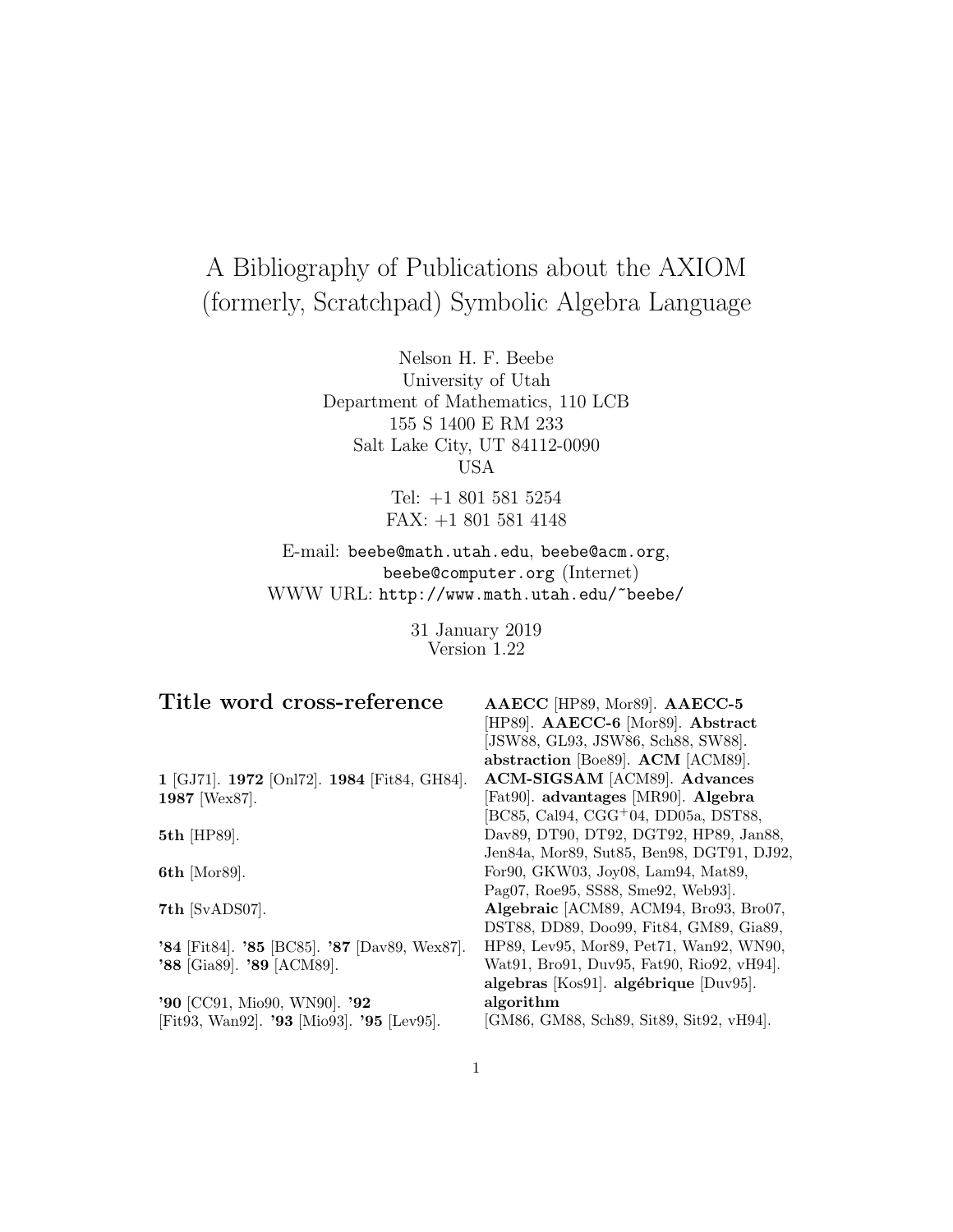**algorithme** [Fou90]. **Algorithmic** [SDJ07]. **Algorithms** [DST88, HP89, Mor89]. **American** [Ano91]. **Angeles** [Pet71]. **Annual** [Ano91, Ano95]. **Anwendung** [Ben98]. **Application** [And88]. **Applications**

[CC91, Lam94, Pur86, Ben98, GKW03]. **applied** [Dal92, Mat89, HP89, Mor89]. **April** [BC85, Mio90]. **Argument** [KN94]. **Arithmetic** [LM06]. **asymptotic** [Sal89, Sal91]. **August** [Bro07]. **Austria** [BC85, Mio93]. **Automated** [Doy99]. **automatic** [Sal89, Sal91]. **automatics** [Oll89]. **autonomous** [Sit89]. **AXIOM** [Ben98, GHK91, BT94, Dav92a, Dav92b, GS92, JS92, JT94, KN94, Ken01, Lam94, Sei94a, Sei94b, Zen92, Bou95, CGG<sup>+</sup>04, Dal02, DD03, DD05c, DD05d, DD05e, DD05f, DD05h, DD05i, DD05a, DD05b, DD05g, Dal06, Doy99, Duv95, Gil92, JSD03, Joy08, Pag07, Pet93, PRDD07, Rio92, SDJ07].

**Bad** [Jan88]. **balance** [GBL91]. **Bases** [Arn95, GM86, GM89, Kos91, Sch91, SS88]. **Basic** [DT90, DT92]. **basis** [vH94]. **BC** [Doo99]. **Beijing** [SvADS07]. **binary** [ACS91]. **birational** [SS88]. **Bonn** [Wat91]. **Browser** [PRDD07]. **Brunel** [Onl72]. **Buchberger** [GM86, GM88]. **Bundespost** [GHK91].

**calcul** [SSV87]. **Calculations** [BT94]. **calculus** [Ken01]. **California** [Pet71]. **Cambridge** [Fit84]. **Canada** [Doo99, Bro07, Lev95]. **canonical** [Gil92]. **Capri** [Mio90]. **capsule** [GJ72b]. **Carmichael** [Arn95]. **Categorical** [DGT92, DGT91]. **Challenges** [Ano91]. **Changing** [Ano91]. **ChE** [LeB91]. **China** [SvADS07]. **clˆoture** [Duv95]. **class** [Wan91]. **classroom** [LeB91]. **closure** [DD89, Duv95, Rio92]. **Codes** [HP89, Mor89, ACS91]. **Coding** [CC91]. **Coercion** [SJ87a, Doy99, For90, SJ87b].

**coherence** [Web93]. **combinatoire** [CCM92]. **combinatorial** [CCM92]. **combinatorics** [And88]. **Command** [DD05f]. **Commutative** [DT90, DT92]. **Compiler** [DD05i, Jen76]. **Completion** [Sei94a]. **Computation** [ACM89, Bee17, Bro93, Bro07, DST88, Fit84, Fit93, Gia89, Gil92, JOS93, JSW88, JS92, JSD03, Lev95, LMS07, Mio90, Mio93, Wan92, Wat91, Dal92, JSW86, Mon93, SW88, Wat89, ACM94, Doo99, WN90]. **computational** [Mat89, SvADS07]. **Computer** [BC85, Cal94, CGG<sup>+</sup>04, DST88, Dav89, GKW03, Jan88, Jen84a, Sut85, Ben98, DJ92, For90, Joy08, Lam94, LM91, MR90, Pag07, Roe95, Sme92, Web93]. **Computeralgebra** [Ben98, GHK91]. **Computeralgebra-System** [GHK91]. **Computeralgebra-Systemen** [Ben98]. **Computing** [Nor75, Onl72, Wan89, vH94]. **concept** [Lam94]. **concepts** [GBL91]. **Conference** [Ano91, Ano92, BC85, Dav89, GH84, HP89, Mor89, SvADS07, Onl72]. **constants** [Wan89]. **Constructing** [Arn95]. **construction** [Fat90]. **Correcting** [HP89, Mor89]. **Crystal** [DD05b]. **cubical** [BT94]. **curve** [Bro91].

**dans** [CCM92]. **data** [GL93, Sch88]. **Datatype** [JSW88, SW88, JSW86]. **Decomposition** [BS93]. **DERIVE** [Ben98]. **design** [Fat90, Fit93, Mio90, Mio93]. **determine** [SS88]. **Deutschen** [GHK91]. **Developer** [CGG<sup>+</sup>04]. **Developers** [DD05e]. **development** [GL93]. **Developments** [JOS93]. **differential** [Bro91, Sch89, Sei94b, Wan91]. **Differentialformen** [Zen92]. **differentiation** [SDJ07]. **Dimick** [CGG<sup>+</sup>04]. **DISCO** [Fit93, Mio90, Mio93]. **distance** [ACS91]. **Does** [Dav92b]. **domain** [Mon93]. **Double** [BS94]. **Double-track** [BS94]. **d'un** [SSV87]. **Dynamic** [BGDW95, Duv95]. **dynamique** [Duv95].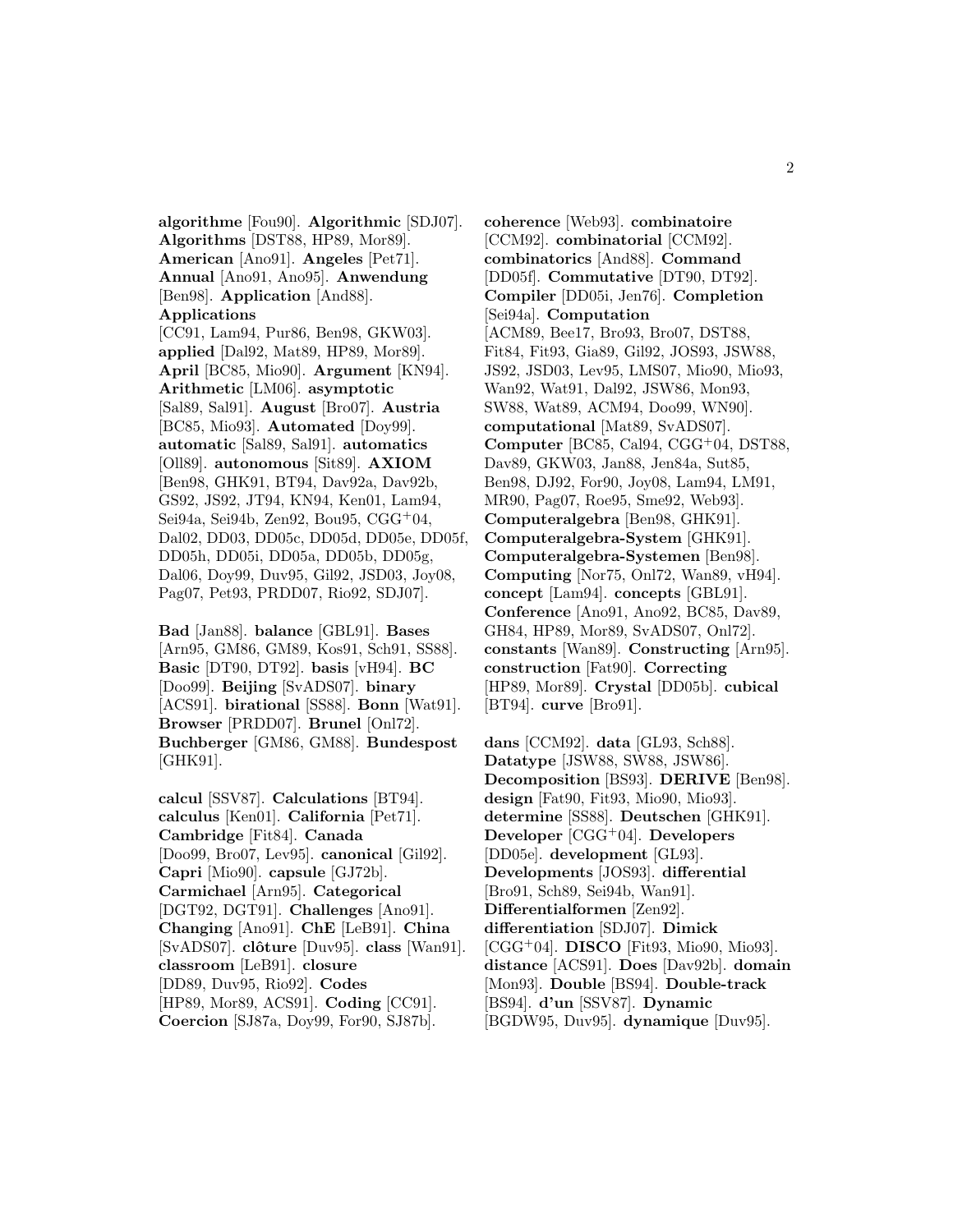**Education** [Ano91]. **Efficient** [For90, LM06]. **electronic** [LM91]. **elementary** [Bro89]. **energy** [GBL91]. **Engineering** [Ano91, Ben98]. **England** [Fit84, Onl72]. **English** [CCM92]. **Environment** [LM06]. **Environments** [Ano92, Pur86]. **equation** [Bro91]. **equations** [GM89, Sch89]. **equivalence** [SS88]. **Error** [HP89, Mor89]. **Error-Correcting** [HP89, Mor89]. **EUROCAL** [BC85, Dav89]. **EUROCODE** [CC91]. **European** [BC85, Dav89]. **EUROSAM** [Fit84]. **Evaluation** [BGDW95, Duv95, Duv95]. **exact** [Roe95]. **Examples** [DJ92, Sal89, Sal91, KN94]. **expansions** [Sal89, Sal91]. **Experience** [GJ72a, Pet93]. **Extension** [Jen71]. **extensions** [DD89].

**Facilities** [SJ87a, SJ87b]. **Facility** [Jen71, GJ71]. **Factorization** [DGT92, DGT91, Luc86, Sch89]. **fast** [Luc86]. **field** [Rio92, vH94]. **Fields** [GS92]. **Finite** [GS92]. **first** [Sit89]. **first-order** [Sit89]. **fixed** [Wat89]. **form** [Gil92]. **Formal** [Nor75]. **formel** [SSV87]. **Formelmanipulationssystemes** [Lue77]. **formulas** [Kos91]. **Forschungsinstituts** [GHK91]. **foundations** [GKW03]. **Fraction** [BS93]. **Fraser** [Doo99]. **free** [Kos91]. **French** [Duv95]. **Full** [BS93]. **Function** [Bee17, vH94]. **functional** [Dal92]. **Functions** [BS93, And88, Bro89, Mon93, Wan89]. **future** [BS94].

**gain** [BS94]. **games** [Kos91]. **GAMM** [Ano95]. **Gauss** [GM94, Mon93]. **generation** [Lam94]. **Generic** [LMS07]. **geometry** [KKM89]. **German** [Ben98]. **Germany** [Wat91]. **Gmunden** [Mio93]. **Goldman** [Sit89]. **graded** [GL93]. **graphes** [CCM92]. **Graphics** [DD05h]. **graphs** [CCM92]. **Gröbner** [GM89, Sch91, SS88].

Gröbnerbasen [Zen92]. groups [BT94]. **Guide** [DD05c, DD05d, DD05e].

**Hamming** [CCM92]. **Handbook** [Bee17, GKW03]. **High** [Ano92]. **High-Level** [Ano92]. **homological** [Lam91]. **homomorphisms** [SS88]. **Hyperdoc**  $[DD05g]$ .

**ICCS** [SvADS07]. **identifiability** [Oll89]. **identities** [ACS91, Bur91]. **IFIP** [Ano92]. **ihre** [Zen92]. **II** [BW87, BW89, DGT91, DGT92, DD89, JSW86, JSW88, KKM89, SSV87, SvADS07, Sut85, SJ87b, SJ87a, SW88, Wan89]. **IMACS** [JOS93]. **Implantation** [Fou90]. **Implementation** [BGDW95, DD05a, Fit93, KKM89, LM06, Mio90, Mio93, Luc86, Rio92]. **Implementierung** [Lue77, Zen92]. **inexpensive** [LM91]. **Inference** [SJ87a, Boe89, For90, SJ87b]. **Infinite** [BW87, BW89]. **Ingenieurmathematik** [Ben98]. **installation** [GM88]. **integrable** [Sei94b]. **integral** [vH94]. **interactive** [GJ71, Onl72]. **interconnection** [Pur86]. **International**

[ACM89, ACM94, Bro93, Bro07, CC91, Doo99, Fit84, Fit93, Gia89, HP89, JOS93, Jan88, Lev95, Mio90, Mio93, Mor89, SvADS07, WN90, Wat91, Onl72, Wan92]. **Interpreter** [DD03, SJ87a, SJ87b]. **Interpreters** [Wex87]. **Interpretive** [Wex87]. **Introduction** [GM94]. **Inversibility** [Oll89]. **involution** [Sei94a]. **involving** [KN94]. **ISSAC** [ACM89, Gia89, Doo99, Lev95, WN90]. **ISSAC'91** [Wat91]. **ISSAC'93** [Bro93]. **ISSAC'94.** [ACM94]. **Itˆo** [Ken01]. **Italy** [Gia89, Mio90, Mor89]. **iteration** [Mat89].

**Jenks** [CGG<sup>+</sup>04]. **Jordan** [Gil92]. **July** [Bro93, Bro07, Doo99, Fit84, Gia89, GH84, Lev95, Mor89, Wat91]. **June** [Wex87].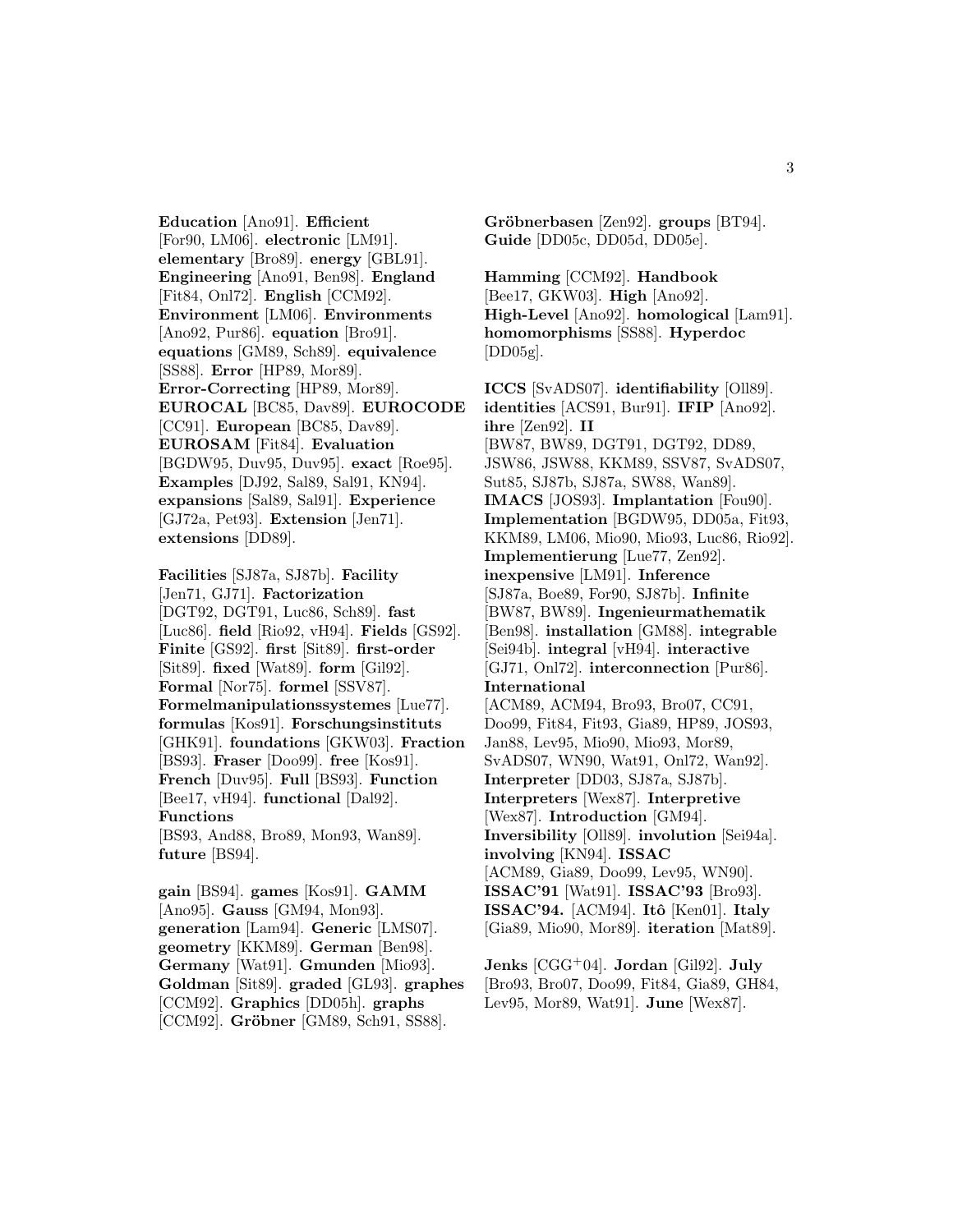**keys** [Jen84b]. **Kiev** [Bro93]. **Kovacic** [Fou90]. **kryptologischen** [GHK91].

**langage** [SSV87]. **Language** [Jen84a, Sut85, Dal92, Gil92, Jen74]. **Level** [Ano92, LM06]. **Liapunov** [Wan89]. **Library** [Bee17]. **Lie** [Kos91]. **linear** [GM86, Sch89, Sit92]. **link** [KN94]. **Linz** [BC85]. **liquids** [Roe95].

**MACSYMA** [Ben98, GH84]. **make** [JT94]. **Manipulation** [Pet71, Fat90, Wan91]. **MAPLE** [Ben98]. **mappings** [Oll89]. **March** [Pet71]. **material** [GBL91]. **math** [GJ72a]. **MATHCAD** [Ben98, BS94, GBL91, LeB91, MR90]. **MathCW** [Bee17]. **MATHEMATICA** [Ben98]. **Mathematical** [Bee17, JSW88, JSW86, Pur86, SW88]. **Mathematical-Function** [Bee17]. **mathematics** [Ben98, GJ71]. **MATLAB** [Ben98]. **matrix** [Gil92]. **May** [Jan88, SvADS07]. **Mechanical** [Wan91, LM91]. **Meeting** [Ano95]. **membership** [SS88]. **Memoriam** [CGG<sup>+</sup>04]. **META** [Jen71]. **META/PLUS** [Jen71]. **method** [Bou95, Wat89]. **minimum** [ACS91]. **Minnesota** [Wex87]. **Monomial** [Sch91]. **Montréal** [Lev95]. **multinomial** [Sit89]. **Multiple** [LM06]. **Multiple-Level** [LM06]. **MuPAD** [Ben98]. **MuPAD.** [Ben98].

**NAG** [KN94]. **Neuenahr** [Jan88]. **Newton** [ACS91]. **Newtonian** [Roe95]. **Next** [Lam94]. **non** [Roe95]. **non-Newtonian** [Roe95]. **nonlinear** [KN94]. **nouveau** [SSV87]. **Numbers** [Arn95].

**Object** [Bou95, Sme92]. **One** [Dav92b]. **ongoing** [Ken01]. **online** [GJ72a, Onl72, Onl72]. **Ontario** [Bro07]. **Open** [Dal02, Joy08, Pag07]. **operators** [Sei94b]. **order** [Sit89]. **ordered** [Rio92].

**orderings** [Sch91]. **ordinary** [Sch89]. **oriented** [Bou95, Sme92].

**package** [KKM89, Sch88]. **parameterized** [Mon93]. **parameters** [Roe95]. **parametric** [Sit92]. **Part** [SvADS07]. **Partial** [BS93]. **pattern** [Jen76]. **Paul** [Wex87]. **perturbation** [Lam91, LM91]. **Picard** [Mat89]. **pictorial** [Sme92]. **Pioneer** [CGG<sup>+</sup>04]. **PLUS** [Jen71, BS94]. **point** [Wat89]. **polymorphic** [Dal92]. **Polynomial** [LM06, GM89, Luc86]. **Portable** [Bee17]. **Power** [Nor75, Wat89]. **presence** [Boe89]. **Présentation** [SSV87]. **Primality** [Dav93]. **primer** [Jen84b]. **Problem** [Ano92, CCM92, DJ92, Pur86]. **problème** [CCM92]. **problems** [And88]. **Proceedings** [ACM94, Lev95, SvADS07, WN90, Bro93, Doo99, Onl72, ACM89, Ano91, Bro07, Cal94, CC91, Dav89, Fit93, Gia89, GH84, HP89, JOS93, Jan88, Mio90, Mio93, Mor89, Pet71, Wat91, Wex87, BC85]. **Production** [KN94]. **Program** [Dav92b, Wan89]. **Programmers** [DD05d]. **Programming** [Ano92, Bee17, LM06, LMS07, Sch88, Gil92, Sme92]. **proving** [KKM89]. **Pseudo** [Sei94b]. **Pseudoprimes** [Arn95].

**quantum** [LM91].

**Ramanujan** [And84, Bur91]. **Rational** [BS93, Oll89]. **Real** [Rio92, Bro89]. **research** [Lam94]. **Resolutions** [Lam91]. **Revisited** [Dav93]. **Rhine** [Cal94]. **Richard** [CGG<sup>+</sup>04]. **rings** [GL93]. **Risch** [Bro91]. **Rogers** [Bur91]. **Rome** [Gia89, Mor89].

**sa** [CCM92]. **Schenectady** [GH84]. **Science** [SvADS07]. **Scientific** [Ano92, JS92, JSD03]. **Scratchpad** [JSW86, SSV87, LM91, And84, BW87, GJ71, GJ72a, GJ72b, Jen71, Jen74, Jen84a,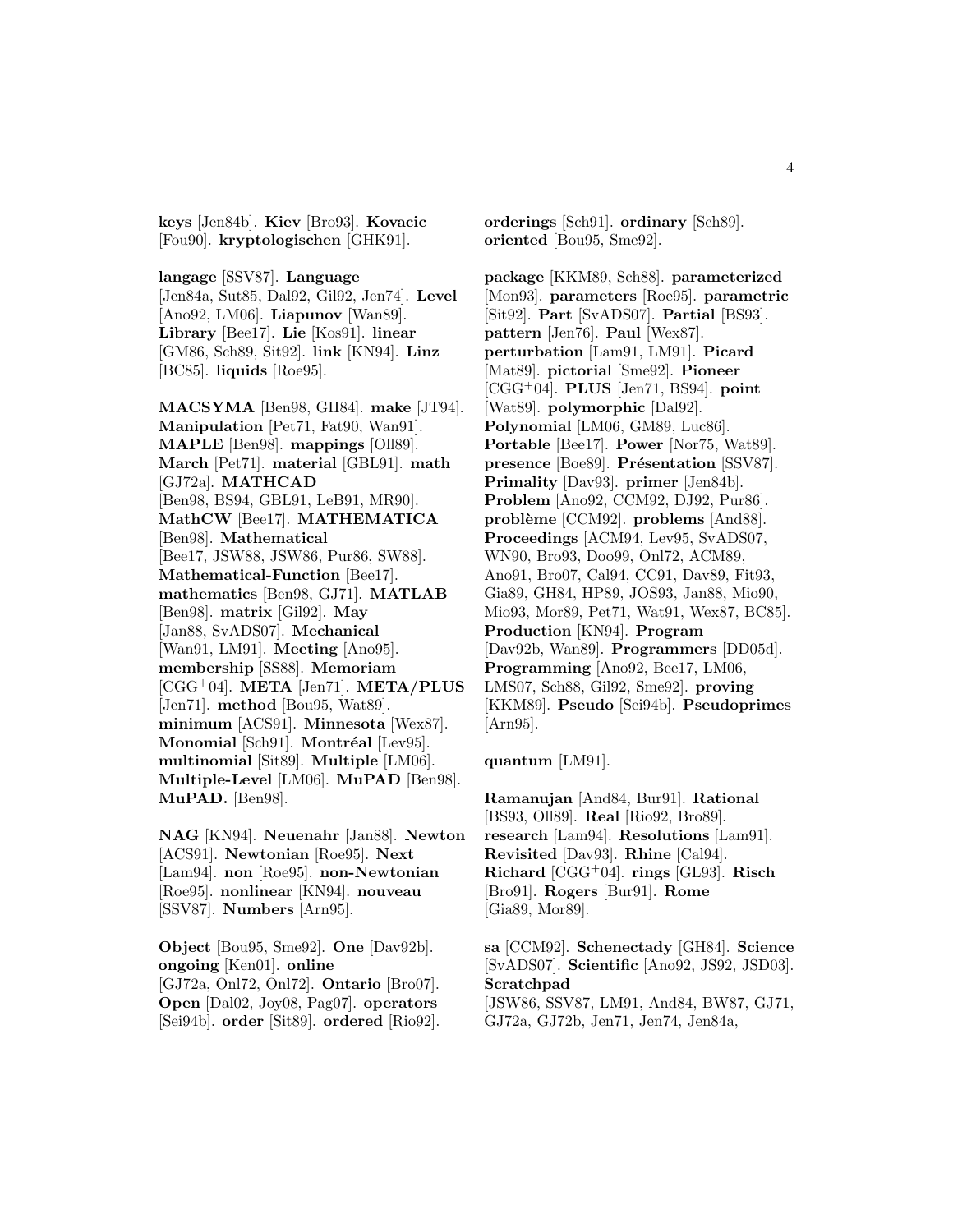#### *REFERENCES* 5

KKM89, And88, BW89, Bur91, CCM92, DGJ<sup>+</sup>84, DT90, DGT91, DT92, DGT92, DD89, Fou90, Jen84b, JSW88, JT94, Lam94, Sch88, Sut85, SJ87b, SJ87a, SW88, Wan89]. **SCRATCHPAD/1** [GJ71]. **second** [Pet71]. **September** [Mio93, Onl72]. **Series** [Nor75, Wat89]. **Several** [Arn95, Kos91]. **signature** [Mon93]. **SIGPLAN** [Wex87]. **SIGSAM** [ACM89]. **Simon** [Doo99]. **simplicial** [BT94]. **Simplification** [Bro89]. **Society** [Ano91]. **Software** [Bee17, MR90, Pur86]. **solution** [CCM92, GM89, Roe95]. **solutions** [Roe95]. **Solving** [Ano92, DJ92, Pur86, Sit89, Sit92]. **some** [ACS91]. **Source** [Dal02, Joy08, Pag07]. **SPDE** [Sch88]. **special** [And88]. **split** [SS88]. **square** [Gil92]. **St** [Wex87]. **staggered** [GM86]. **Standard** [BS94]. **story** [Ken01]. **Strong** [Arn95]. **structural** [Oll89]. **Structures** [BW87, BW89]. **SubPrograms** [KN94]. **support** [Mon93]. **surjective** [SS88]. **Symbolic** [ACM89, ACM94, Bro93, Bro07, Doo99, Fit84, Fit93, JOS93, Ken01, Lev95, LMS07, Mat89, Mio90, Mio93, Pet71, Wan92, WN90, Wat91, Dal92, GJ71, GJ72a, Gia89]. **symmetry** [Sch88]. **Symposium** [ACM89, ACM94, Bro93, Bro07, CC91, Doo99, Fit84, Fit93, Gia89, JOS93, Jan88, Lev95, Mio90, Mio93, Wan92, WN90, Wat91, Wex87, Pet71]. **Syntax** [Jen71]. **System** [Dav92a, Dav92b, GHK91, Jen84a, JSW88, JS92, JSD03, Sut85, Wan92, GJ72a, JSW86, Mon93, Pag07, Pur86, SW88]. **Systemen** [Ben98]. **Systems** [DST88, Fit93, Mio90, Mio93, Ben98, Fat90, GM89, GKW03, Joy08, KN94, Lam94, Sei94b, Sit89, Sit92, Wan91].

**TC2** [Ano92]. **TC2/WG** [Ano92]. **Teaching** [MR90, GBL91]. **technique** [LM91]. **Techniques** [Wex87]. **TELEKOM** [GHK91]. **Testing** [Dav93]. **theorem** [KKM89]. **Theorist** [LeB91]. **Theory** [CC91]. **track** [BS94]. **transparent** [MR90]. **Trends** [JOS93, Fat90, Jan88]. **Tutorial** [Dal06]. **Type** [Boe89, SJ87a, For90, GL93, SJ87b]. **types** [Sch88].

**Ueberlegungen** [Lue77]. **Ukraine** [Bro93]. **University** [Bro07, Doo99, Onl72]. **Untersuchungen** [GHK91]. **use** [LeB91]. **User** [GH84]. **Users** [DD05c, BS94]. **Using** [Bee17, GBL91, SS88, Sme92, DJ92, GM89, Gil92, LM91, Roe95]. **Uxbridge** [Onl72].

**Vancouver** [Doo99]. **Verified** [Roe95]. **verkehrstheoretischen** [GHK91]. **versions** [BS94]. **via** [ACS91, Lam91]. **View** [DT90, DT92, DGT92, DGT91, GJ72b]. **Virtues** [LMS07]. **Volume** [DD03, DD05c, DD05d, DD05e, DD05f, DD05h, DD05i, DD05a, DD05b, DD05g, Dal06, JSD03, PRDD07].

**Waterloo** [Bro07]. **WG** [Ano92]. **Which** [Arn95]. **will** [BS94]. **Word** [Kos91]. **Working** [Ano92]. **Workshop** [Cal94]. **World** [Ano91].

**York** [GH84].

**zur** [Lue77].

# **References**

#### **ACM:1989:PAI**

[ACM89] ACM, editor. Proceedings of the ACM-SIGSAM 1989 International Symposium on Symbolic and Algebraic Computation, ISSAC '89. ACM Press, New York, NY 10036, USA, 1989. ISBN 0-89791-325-6. LCCN QA76.95.I59 1989.

### **ACM:1994:IPI**

[ACM94] ACM, editor. ISSAC'94. Proceed-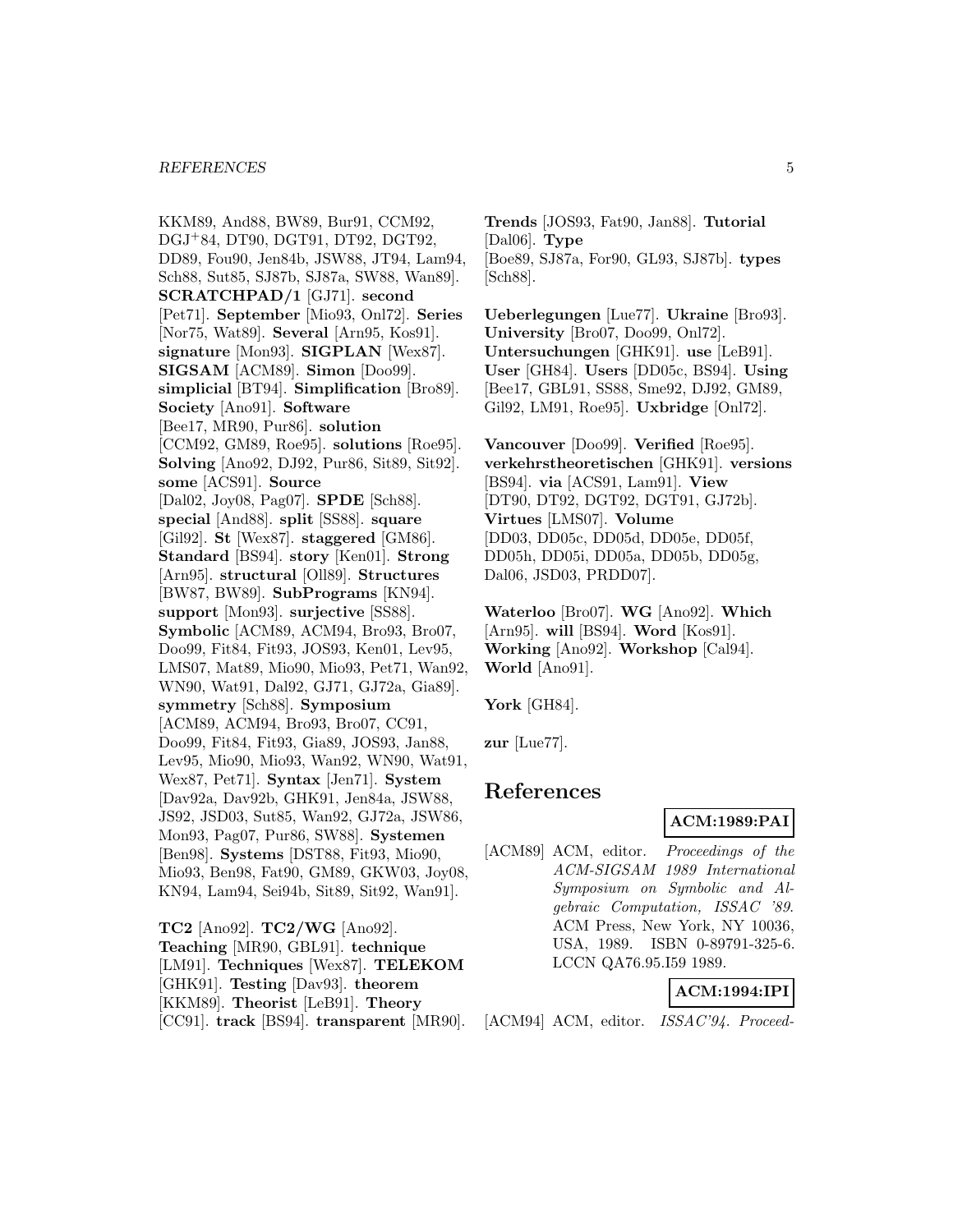#### *REFERENCES* 6

ings of the International Symposium on Symbolic and Algebraic Computation. ACM Press, New York, NY 10036, USA, 1994. ISBN 0-89791- 638-7. LCCN QA76.95.I59 1994.

### **Augot:1991:MDS**

[ACS91] D. Augot, P. Charpin, and N. Sendrier. The minimum distance of some binary codes via the Newton's identities. In Cohen and Charpin [CC91], pages 65–73. ISBN 0-387-54303-1 (New York), 3-540- 54303-1 (Berlin). LCCN QA268.E95 1990.

#### **Andrews:1984:RS**

[And84] George E. Andrews. Ramanujan and SCRATCHPAD. In Golden and Hussain [GH84], pages 383–??

#### **Andrews:1988:ASP**

[And88] G. E. Andrews. Application of Scratchpad to problems in special functions and combinatorics. In Janßen [Jan88], pages 158–?? ISBN 3-540-18928-9, 0-387-18928-9. LCCN QA155.7.E4T74 1988.

#### **Anonymous:1991:PAC**

[Ano91] Anonymous, editor. Proceedings 1991 Annual Conference, American Society for Engineering Education. Challenges of a Changing World. ASEE, Washington, DC, USA, 1991. 2 vol.

#### **Anonymous:1992:PEH**

[Ano92] Anonymous. Programming environments for high-level scientific problem solving. IFIP TC2/WG 2.5 working conference. IFIP Transactions. A. Computer Science and

Technology, A-2:??, 1992. CODEN ITATEC. ISSN 0926-5473.

#### **Anonymous:1995:GAM**

[Ano95] Anonymous. GAMM 94 annual meeting. Zeitschrift fur Angewandte Mathematik und Physik, 75(suppl. 2), 1995. CODEN ZAMMAX. ISSN 0044-2267.

### **Arnault:1995:CCN**

[Arn95] François Arnault. Constructing Carmichael numbers which are strong pseudoprimes to several bases. Journal of Symbolic Computation, 20(2):151–162 (or 151– 161??), August 1995. CODEN JSYCEH. ISSN 0747-7171 (print), 1095-855X (electronic).

#### **Buchberger:1985:EEC**

[BC85] Bruno Buchberger and Bob F. Caviness, editors. EUROCAL '85: European Conference on Computer Algebra, Linz, Austria, April 1–3, 1985: proceedings, volume 204 of Lecture Notes in Computer Science. Springer-Verlag, Berlin, Germany / Heidelberg, Germany / London, UK / etc., 1985. ISBN 0-387-15983-5 (vol. 1), 0-387-15984-3 (vol. 2). LCCN QA155.7.E4 E86 1985. Two volumes.

### **Beebe:2017:MFC**

[Bee17] Nelson H. F. Beebe. The Mathematical-Function Computation Handbook: Programming Using the MathCW Portable Software Library. Springer-Verlag, Berlin, Germany / Heidelberg, Germany / London, UK / etc., 2017. ISBN 3-319-64109-3 (hardcover), 3-  $319-64110-7$  (e-book). xxxvi +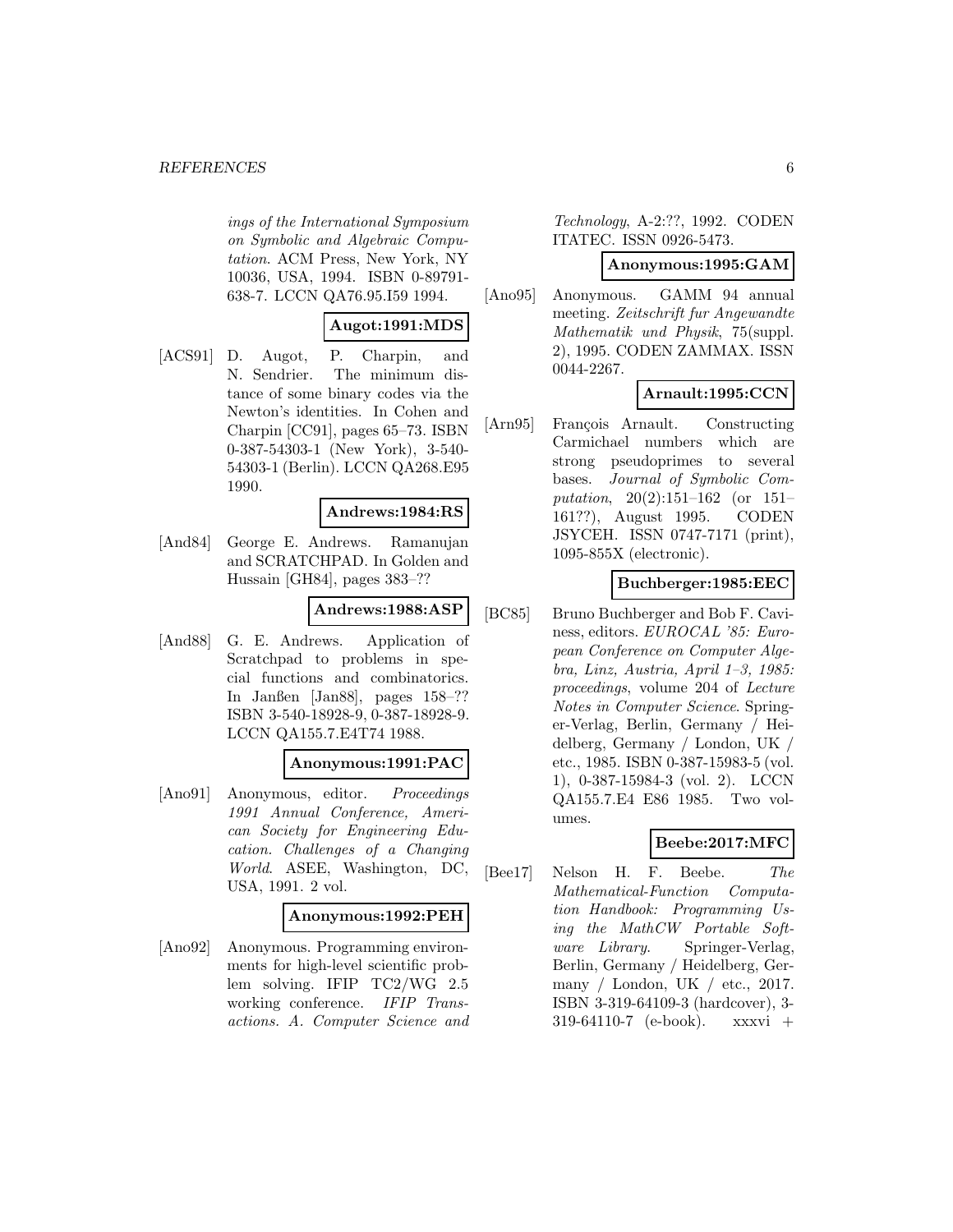1114 pp. LCCN QA75.5-76.95. URL http://www.springer.com/ us/book/9783319641096.

### **Benker:1998:ICS**

[Ben98] Hans Benker. Ingenieurmathematik mit Computeralgebra-Systemen. AXIOM, DERIVE, MACSYMA, MAPLE, MATHCAD, MATHE-MATICA, MATLAB und MuPAD in der Anwendung. (German) Engineering mathematics with computer algebra systems. The applications: AXIOM, DERIVE, MACSYMA, MAPLE, MATHCAD, MATHE-MATICA, MATLAB UND Mu-PAD. Friedrich Vieweg und Sohn, Braunschweig, Germany, 1998. xiii  $+439$  pp.

### **Broadbery:1995:IDE**

[BGDW95] P. A. Broadbery, T. Gómez-Díaz, and S. M. Watt. On the implementation of dynamic evaluation. In Levelt [Lev95], pages 77–84. ISBN 0-89791-699- 9. LCCN QA 76.95 I59 1995. URL http://www.acm.org:80/ pubs/citations/proceedings/issac/ 220346/p77-broadbery/. ACM order number: 505950.

#### **Boehm:1989:TIP**

[Boe89] Hans-J. Boehm. Type inference in the presence of type abstraction. ACM SIGPLAN Notices, 24 (7):192–206, July 1989. CODEN SINODQ. ISSN 0362-1340 (print), 1523-2867 (print), 1558-1160 (electronic). URL http://www.acm. org:80/pubs/citations/proceedings/ pldi/73141/p192-boehm/.

### **Boulanger:1995:OOM**

[Bou95] J.-L. Boulanger. Object oriented method for Axiom. ACM SIG-PLAN Notices, 30(2):33–41, February 1995. CODEN SINODQ. ISSN 0362-1340 (print), 1523-2867 (print), 1558-1160 (electronic).

### **Bronstein:1989:SRE**

[Bro89] M. Bronstein. Simplification of real elementary functions. In ACM [ACM89], pages 207–211. ISBN 0- 89791-325-6. LCCN QA76.95.I59 1989.

#### **Bronstein:1991:RDE**

[Bro91] M. Bronstein. The Risch differential equation on an algebraic curve. In Watt [Wat91], pages 241–246. ISBN 0-89791-437-6. LCCN QA76.95.I59 1991.

### **Bronstein:1993:IPI**

[Bro93] Manuel Bronstein, editor. IS-SAC'93: proceedings of the 1993 International Symposium on Symbolic and Algebraic Computation, July 6– 8, 1993, Kiev, Ukraine. ACM Press, New York, NY 10036, USA, 1993. ISBN 0-89791-604-2. LCCN QA 76.95 I59 1993. ACM order number: 505930.

### **Brown:2007:PIS**

[Bro07] C. W. Brown, editor. Proceedings of the 2007 International Symposium on Symbolic and Algebraic Computation, July 29–August 1, 2007, University of Waterloo, Waterloo, Ontario, Canada. ACM Press, New York, NY 10036, USA, 2007. ISBN 1-59593-743-9 (print), 1-59593-742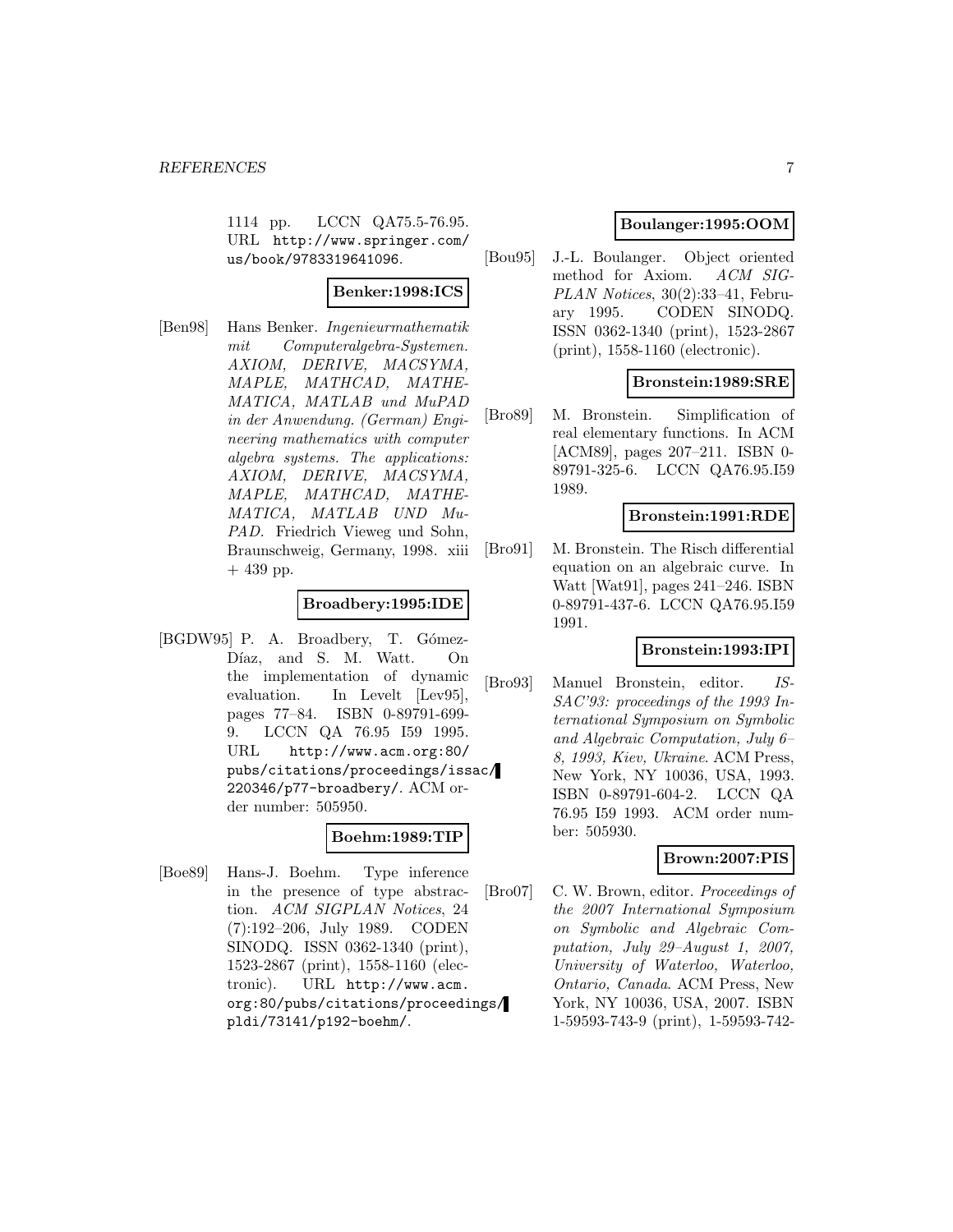0 (CD-ROM). LCCN QA76.5 S98 2007. ACM order number 505070.

### **Bronstein:1993:FPF**

[BS93] Manuel Bronstein and Bruno Salvy. Full partial fraction decomposition of rational functions. In Bronstein [Bro93], pages 157–160. ISBN 0-89791-604- 2. LCCN QA 76.95 I59 1993. URL http://www.acm.org:80/ pubs/citations/proceedings/issac/ 164081/p157-bronstein/. ACM order number: 505930.

#### **Beneke:1994:DFM**

[BS94] T. Beneke and W. Schwippert. Double-track into the future: Math-CAD will gain new users with Standard and Plus versions. Elektronik, 43(15):107–110, July 1994. CODEN EKRKAR. ISSN 0013-5658.

### **Brown:1994:CSC**

[BT94] R. Brown and A. Tonks. Calculations with simplicial and cubical groups in AXIOM. Journal of Symbolic Computation, 17(2):159–179, February 1994. CODEN JSYCEH. ISSN 0747-7171 (print), 1095-855X (electronic).

#### **Burge:1991:SRI**

[Bur91] W. H. Burge. Scratchpad and the Rogers–Ramanujan identities. In Watt [Wat91], pages 189–190. ISBN 0-89791-437-6. LCCN QA76.95.I59 1991.

#### **Burge:1987:ISS**

[BW87] W. Burge and S. Watt. Infinite structures in SCRATCHPAD II. Technical Report RC 12794 (#57573), IBM Thomas J. Watson Research Center, Bos 218, Yorktown Heights, NY 10598, USA, 1987. ?? pp.

### **Burge:1989:ISS**

[BW89] W. H. Burge and S. M. Watt. Infinite structures in Scratchpad II. In Davenport [Dav89], pages 138– 148. ISBN 3-540-51517-8. LCCN QA155.7.E4E86 1987.

### **Calmet:1994:RWC**

[Cal94] J. Calmet, editor. Rhine Workshop on Computer Algebra. Proceedings. Universität Karlsruhe, Karlsruhe, Germany, 1994.

### **Cohen:1991:EIS**

[CC91] G. Cohen and P. Charpin, editors. EUROCODE '90. International Symposium on Coding Theory and Applications Proceedings. Springer-Verlag, Berlin, Germany / Heidelberg, Germany / London, UK / etc., 1991. ISBN 0-387- 54303-1 (New York), 3-540-54303-1 (Berlin). LCCN QA268.E95 1990.

### **Camion:1992:PCG**

[CCM92] Paul Camion, Bernard Courteau, and Andre Montpetit. Un problème combinatoire dans les graphes de Hamming et sa solution en Scratchpad. (English: A combinatorial problem in Hamming graphs and its solution in Scratchpad). Rapports de recherche 1586, Institut National de Recherche en Informatique et en Automatique, Le Chesnay, France, January 1992. 12 pp.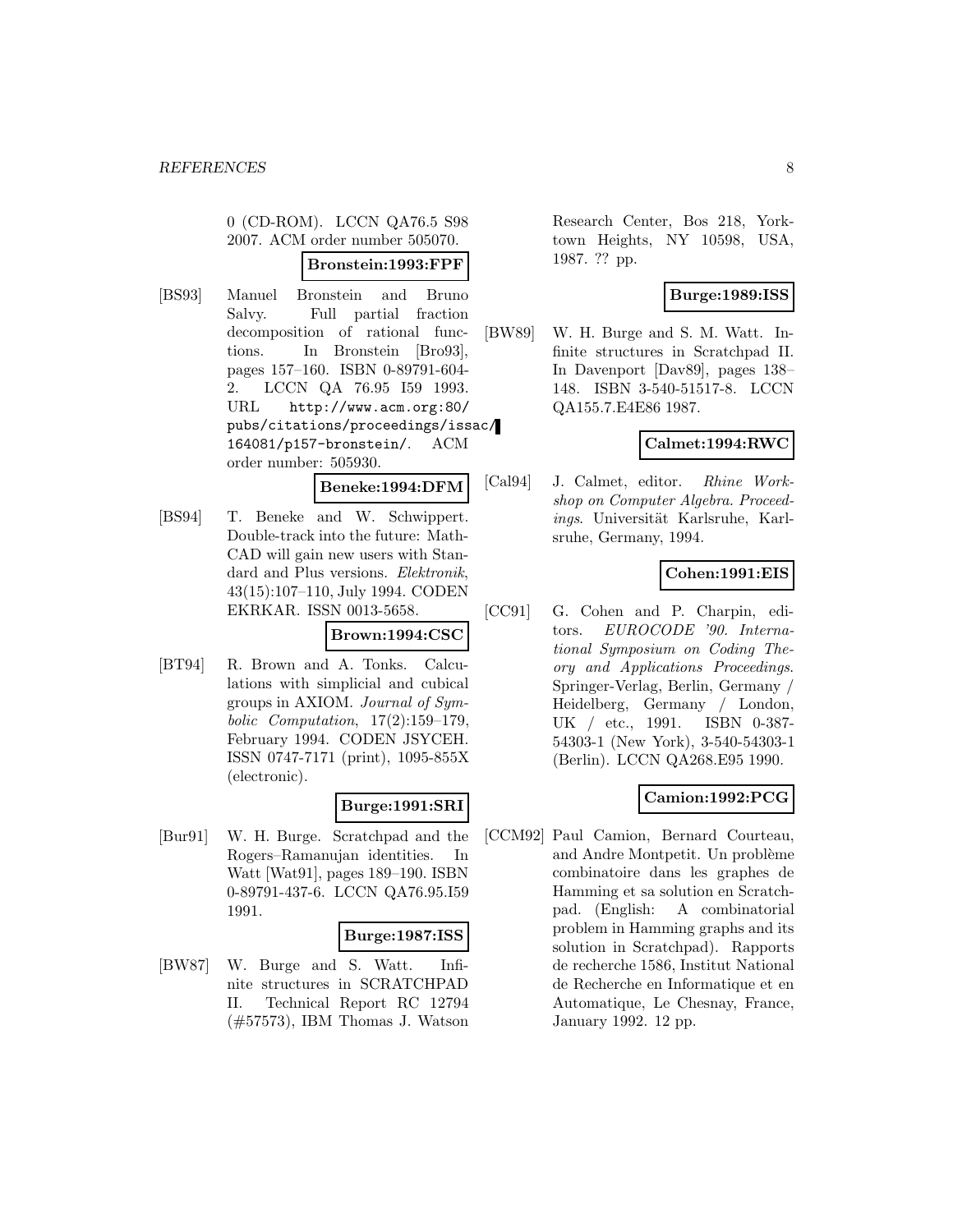### **Caviness:2004:MRD**

[CGG<sup>+</sup>04] Bob Caviness, Barbara Gatje, James H. Griesmer, Tony Hearn, Manual Bronstein, and Erich Kaltofen. In memoriam: Richard Dimick Jenks: Axiom developer and computer algebra pioneer. SIGSAM Bulletin (ACM Special Interest Group on Symbolic and Algebraic Manipulation), 38(1):30, March 2004. CODEN SIGSBZ. ISSN 0163-5824 (print), 1557-9492 (electronic). URL http://savannah. nongnu.org/projects/axiom/.

### **Dalmas:1992:PFL**

[Dal92] S. Dalmas. A polymorphic functional language applied to symbolic computation. In Wang [Wan92], pages 369–375. ISBN 0-89791-489- 9 (soft cover), 0-89791-490-2 (hard cover). LCCN QA76.95.I59 1992.

#### **Daly:2002:AOS**

[Dal02] T. Daly. Axiom as open source. SIGSAM Bulletin (ACM Special Interest Group on Symbolic and Algebraic Manipulation), 36(1):28–??, March 2002. CODEN SIGSBZ. ISSN 0163-5824 (print), 1557-9492 (electronic).

### **Daly:2006:AVA**

[Dal06] Timothy Daly. Axiom Volume 1: Axiom Tutorial. Lulu, Inc., 860 Aviation Parkway, Suite 300, Morrisville, NC 27560, USA, 2006. ISBN 1-4116-6597-X. iv + 285 pp. LCCN ???? US\$15.00. URL http://www. axiom-developer.org/axiom-website/ bookvol1.pdf; http://www.lulu. com/content/190827.

### **Davenport:1989:EEC**

[Dav89] J. H. Davenport, editor. EUROCAL '87. European Conference on Computer Algebra Proceedings. Springer-Verlag, Berlin, Germany / Heidelberg, Germany / London, UK / etc., 1989. ISBN 3-540-51517-8. LCCN QA155.7.E4E86 1987.

### **Davenport:1992:AS**

[Dav92a] J. H. Davenport. The AXIOM system. AXIOM Technical Report TR5/92 (ATR/3) (NP2492), Numerical Algorithms Group, Inc., Downer's Grove, IL, USA and Oxford, UK, December 1992. ?? pp. URL http://www.nag.co.uk/doc/ TechRep/axiomtr.html.

### **Davenport:1992:HDO**

[Dav92b] J. H. Davenport. How does one program in the AXIOM system? AXIOM Technical Report TR6/92 (ATR/4) (NP2493), Numerical Algorithms Group, Inc., Downer's Grove, IL, USA and Oxford, UK, December 1992. ?? pp. URL http://www.nag.co.uk/doc/ TechRep/axiomtr.html.

#### **Davenport:1993:PTR**

[Dav93] J. H. Davenport. Primality testing revisited. Technical Report TR2/93 (ATR/6) (NP2556), Numerical Algorithms Group, Inc., Downer's Grove, IL, USA and Oxford, UK, August 1993. ?? pp. URL http://www.nag.co.uk/doc/ TechRep/axiomtr.html.

### **Dicrescenzo:1989:AEA**

C. Dicrescenzo and D. Duval. Algebraic extensions and algebraic clo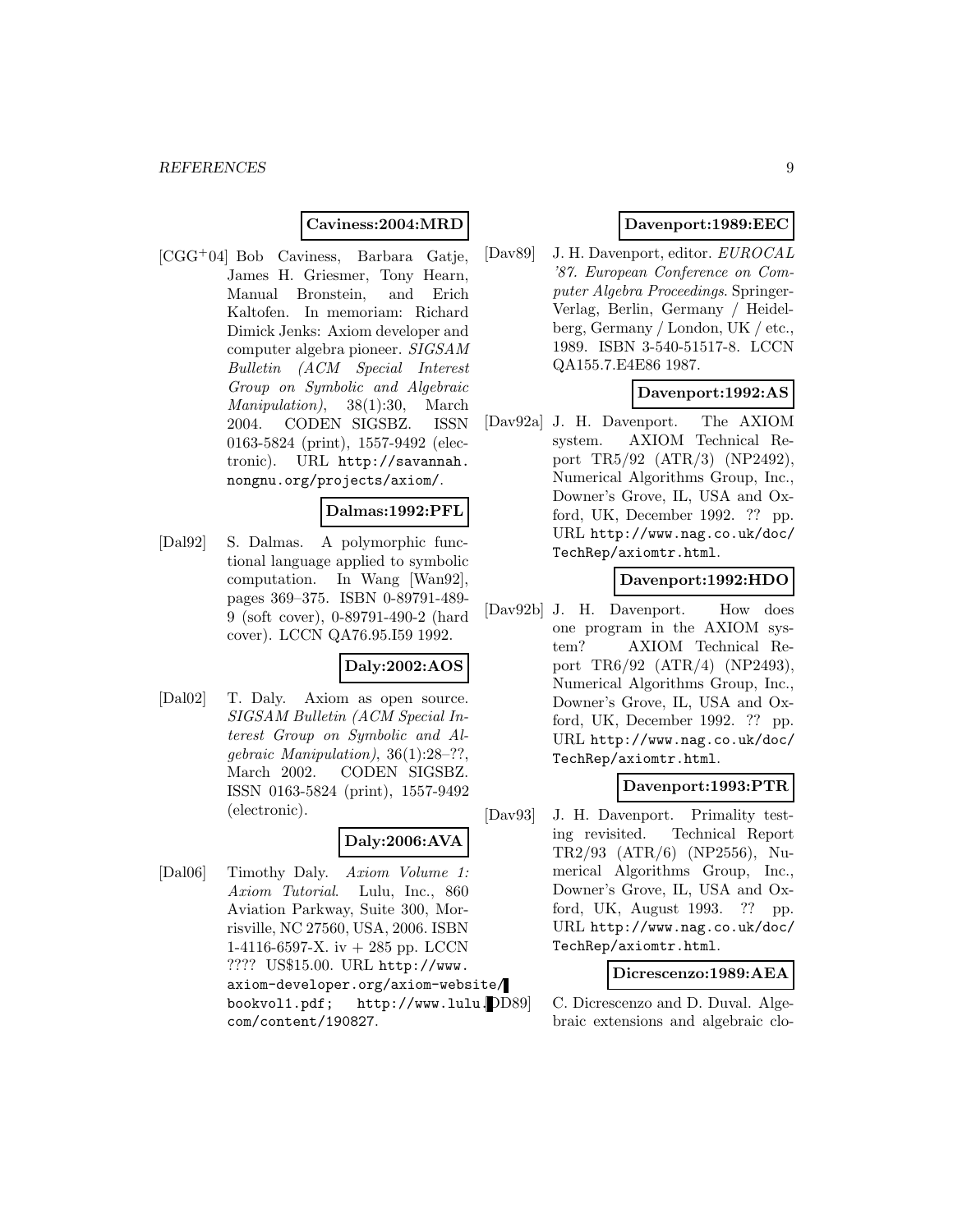sure in Scratchpad II. In Gianni [Gia89], pages 440–446. ISBN 3- 540-51084-2. LCCN QA76.95 .I57 1988. Conference held jointly with AAECC-6.

#### **Daly:2003:AVA**

[DD03] Tim Daly and Martin Dunstan. Axiom Volume 5: Axiom Interpreter. 2003. xlvi + 1387 pp. LCCN ???? URL http://www.axiomdeveloper.org/axiom-website/ bookvol5.pdf.

#### **Daly:2005:AVAh**

[DD05a] Tim Daly and Martin Dunstan. Axiom Volume 10: Axiom Algebra: Implementation. 2005. iv  $+$  5 pp. LCCN ???? URL http://www.axiomdeveloper.org/axiom-website/ bookvol10.pdf.

#### **Daly:2005:AVAi**

[DD05b] Tim Daly and Martin Dunstan. Axiom Volume 12: Axiom Crystal. 2005. iv  $+$  9 pp. LCCN ???? URL http://www.axiomdeveloper.org/axiom-website/ bookvol12.pdf.

#### **Daly:2005:AVAb**

[DD05c] Tim Daly and Martin Dunstan. Axiom Volume 2: Axiom Users Guide. 2005. iv  $+ 7$  pp. LCCN ???? URL http://www.axiomdeveloper.org/axiom-website/ bookvol2.pdf.

#### **Daly:2005:AVAc**

[DD05d] Tim Daly and Martin Dunstan. Axiom Volume 3: Axiom Programmers Guide. 2005. iv  $+3$  pp. LCCN

???? URL http://www.axiomdeveloper.org/axiom-website/ bookvol3.pdf.

### **Daly:2005:AVAd**

[DD05e] Tim Daly and Martin Dunstan. Axiom Volume 4: Axiom Developers Guide. 2005.  $v + 91$  pp. LCCN ???? URL http://www.axiomdeveloper.org/axiom-website/ bookvol4.pdf.

# **Daly:2005:AVAe**

[DD05f] Tim Daly and Martin Dunstan. Axiom Volume 6: Axiom Command. 2005. vi  $+$  187 pp. LCCN ???? URL http://www.axiomdeveloper.org/axiom-website/ bookvol6.pdf.

### **Daly:2005:AVAj**

[DD05g] Tim Daly and Martin Dunstan. Axiom Volume 7: Axiom Hyperdoc. 2005. xvi + 632 pp. LCCN ???? URL http://www.axiomdeveloper.org/axiom-website/ bookvol7.pdf.

### **Daly:2005:AVAf**

[DD05h] Tim Daly and Martin Dunstan. Axiom Volume 8: Axiom Graphics. 2005.  $xi + 538$  pp. LCCN ???? URL http://www.axiomdeveloper.org/axiom-website/ bookvol8.pdf.

### **Daly:2005:AVAg**

[DD05i] Tim Daly and Martin Dunstan. Axiom Volume 9: Axiom Compiler. 2005. iv  $+30$  pp. LCCN ???? URL http://www.axiomdeveloper.org/axiom-website/ bookvol9.pdf.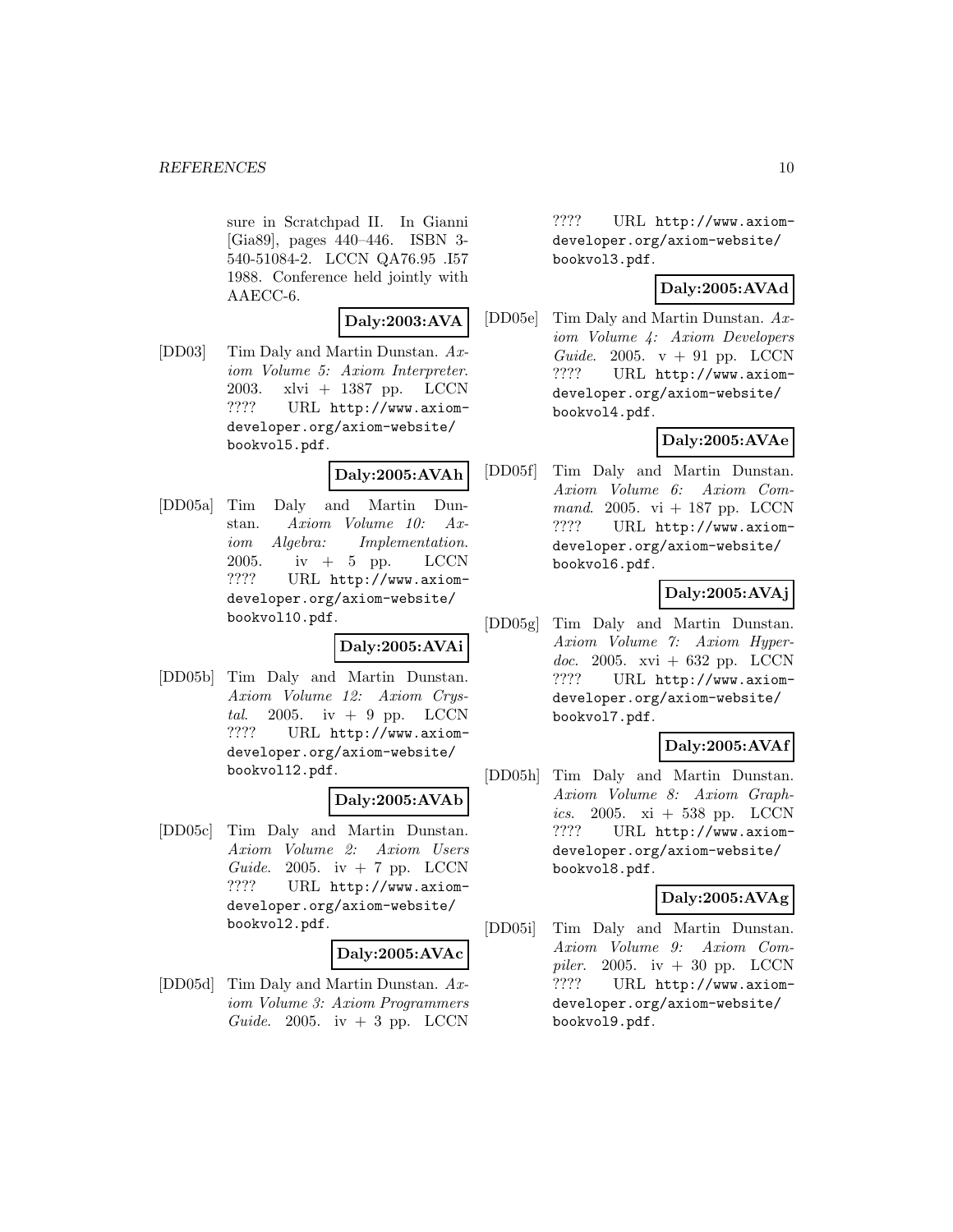### **Davenport:1984:S**

[DGJ<sup>+</sup>84] J. Davenport, P. Gianni, R. Jenks, V. Miller, S. Morrison, M. Rothstein, C. Sundaresan, R. Sutor, and B. Trager. Scratchpad. Mathematical Sciences Department, IBM Thomas Watson Research Center, 1984. ?? pp.

### **Davenport:1991:SVA**

[DGT91] J. H. Davenport, P. Gianni, and B. M. Trager. Scratchpad's view of algebra. II. A categorical view of factorization. In Watt [Wat91], pages 32–38. ISBN 0-89791-437-6. LCCN QA76.95.I59 1991. auch in: AXIOM Technical Report, ATR/2, NAG Ltd., Oxford, 1992.

#### **Davenport:1992:SVAb**

[DGT92] J. H. Davenport, P. Gianni, and B. M. Trager. Scratchpad's view of algebra II: A categorical view of factorization. Technical Report TR4/92 (ATR/2) (NP2491), Numerical Algorithms Group, Inc., Downer's Grove, IL, USA and Oxford, UK, December 1992. ?? pp. URL http://www.nag.co.uk/doc/ TechRep/axiomtr.html.

#### **Duval:1992:EPS**

[DJ92] D. Duval and F. Jung. Examples of problem solving using computer algebra. IFIP Transactions. A. Computer Science and Technology, A-2:133–141, 143, 1992. CO-DEN ITATEC. ISSN 0926-5473.

#### **Dooley:1999:IJS**

[Doo99] Sam Dooley, editor. ISSAC 99: July 29–31, 1999, Simon Fraser University, Vancouver, BC, Canada: proceedings of the 1999 International Symposium on Symbolic and Algebraic Computation. ACM Press, New York, NY 10036, USA, 1999. ISBN 1-58113-073-2. LCCN QA76.95 .I57 1999.

### **Doye:1999:ACA**

[Doy99] Nicolas J. Doye. Automated coercion for Axiom. In Dooley [Doo99], pages 229–235. ISBN 1-58113- 073-2. LCCN QA76.95 .I57 1999. URL http://www.acm.org/pubs/ contents/proceedings/issac/309831/

#### **Davenport:1988:CA**

[DST88] J. H. Davenport, Y. Siret, and E. Tournier. Computer Algebra: Systems and Algorithms for Algebraic Computation. Academic Press, New York, NY, USA, 1988. ISBN 0-12-204230-1. xix + 267 pp. LCCN QA155.7.E4 D38 1988.

.

#### **Davenport:1990:SVA**

[DT90] J. H. Davenport and B. M. Trager. Scratchpad's view of algebra I: Basic commutative algebra. In Miola [Mio90], pages 40–54. ISBN 0-387- 52531-9 (New York), 3-540-52531- 9 (Berlin). LCCN QA76.9.S88I576 1990. auch in: AXIOM Technical Report, ATR/1, NAG Ltd., Oxford, 1992.

### **Davenport:1992:SVAa**

[DT92] J. H. Davenport and B. M. Trager. Scratchpad's view of algebra I: Basic commutative algebra. Technical Report TR3/92 (ATR/1) (NP2490), Numerical Algorithms Group, Inc., Downer's Grove, IL, USA and Oxford, UK, December 1992. ?? pp.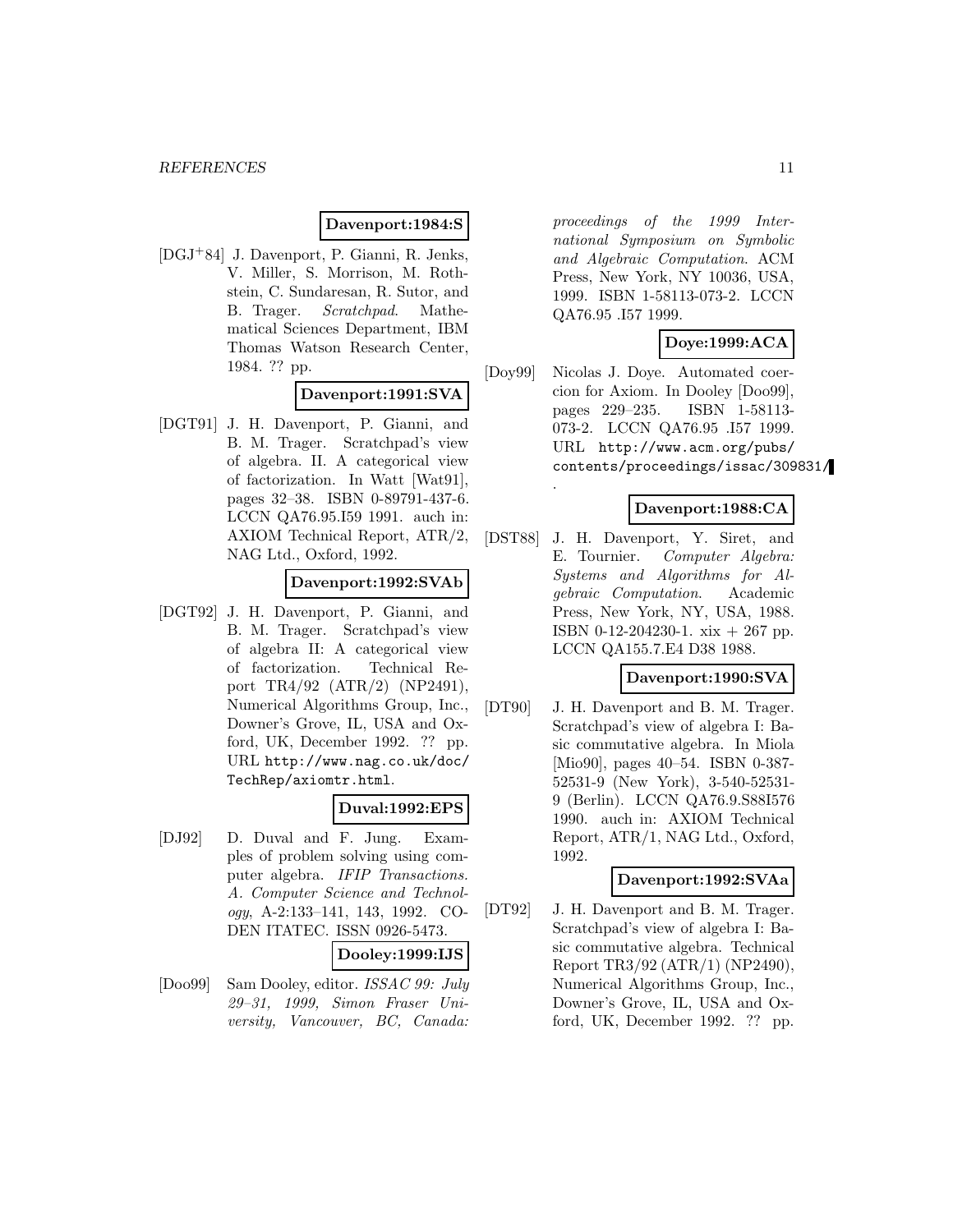URL http://www.nag.co.uk/doc/ TechRep/axiomtr.html.

## **Duval:1995:DEA**

[Duv95] Dominique Duval. Evaluation dy- ´ namique et clôture algébrique en Axiom. (french) Dynamic evaluation and algebraic closure in Axiom. J. Pure Appl. Algebra, 99(3):267– 295, 1995. ISSN 0022-4049.

### **Fateman:1990:ATD**

[Fat90] R. J. Fateman. Advances and trends in the design and construction of algebraic manipulation systems. In Watanabe and Nagata [WN90], pages 60–67. ISBN 0- 89791-401-5. LCCN QA76.95 .I57 1990.

### **Fitch:1984:E**

[Fit84] J. P. Fitch, editor. EUROSAM '84: International Symposium on Symbolic and Algebraic Computation, Cambridge, England, July 9– 11, 1984, volume 174 of Lecture Notes In Computer Science. Springer-Verlag, Berlin, Germany / Heidelberg, Germany / London, UK / etc., 1984. ISBN 0-387-13350-X. LCCN QA155.7.E4 I57 1984.

### **Fitch:1993:DIS**

[Fit93] J. Fitch, editor. Design and Implementation of Symbolic Computation Systems International Symposium, DISCO '92 Proceedings. Springer-Verlag, Berlin, Germany / Heidelberg, Germany / London, UK / etc., 1993. ISBN 0-387-57272-4 (New York), 3-540-57272-4 (Berlin). LCCN QA76.9.S88I576 1992.

### **Fortenbacher:1990:ETI**

[For90] A. Fortenbacher. Efficient type inference and coercion in computer algebra. In Miola [Mio90], pages 56–60. ISBN 0-387-52531-9 (New York), 3-540-52531-9 (Berlin). LCCN QA76.9.S88I576 1990.

### **Fouche:1990:ILK**

[Fou90] Francois Fouche. Une implantation de l'algorithme de Kovacic en Scratchpad. Technical report, Institut de Recherche Mathématique Avancée, Strasbourg, France, 1990. 31 pp.

### **Goodwin:1991:UMT**

[GBL91] B. M. Goodwin, R. A. Buonopane, and A. Lee. Using MathCAD in teaching material and energy balance concepts. In Anonymous [Ano91], pages 345–349 (vol. 1). 2 vol.

### **Golden:1984:PMU**

[GH84] V. Ellen Golden and M. A. Hussain, editors. Proceedings of the 1984 MACSYMA Users' Conference: Schenectady, New York, July 23–25, 1984. General Electric, Schenectady, NY, USA, 1984.

### **Grabmeier:1991:CSA**

[GHK91] J. Grabmeier, K. Huber, and U. Krieger. Das Computeralgebra-System AXIOM bei kryptologischen und verkehrstheoretischen Untersuchungen des Forschungsinstituts der Deutschen Bundespost TELEKOM. Technischer Report TR 75.91.20, IBM Wissenschaftliches Zentrum, Heidelberg, Germany, 1991. ?? pp.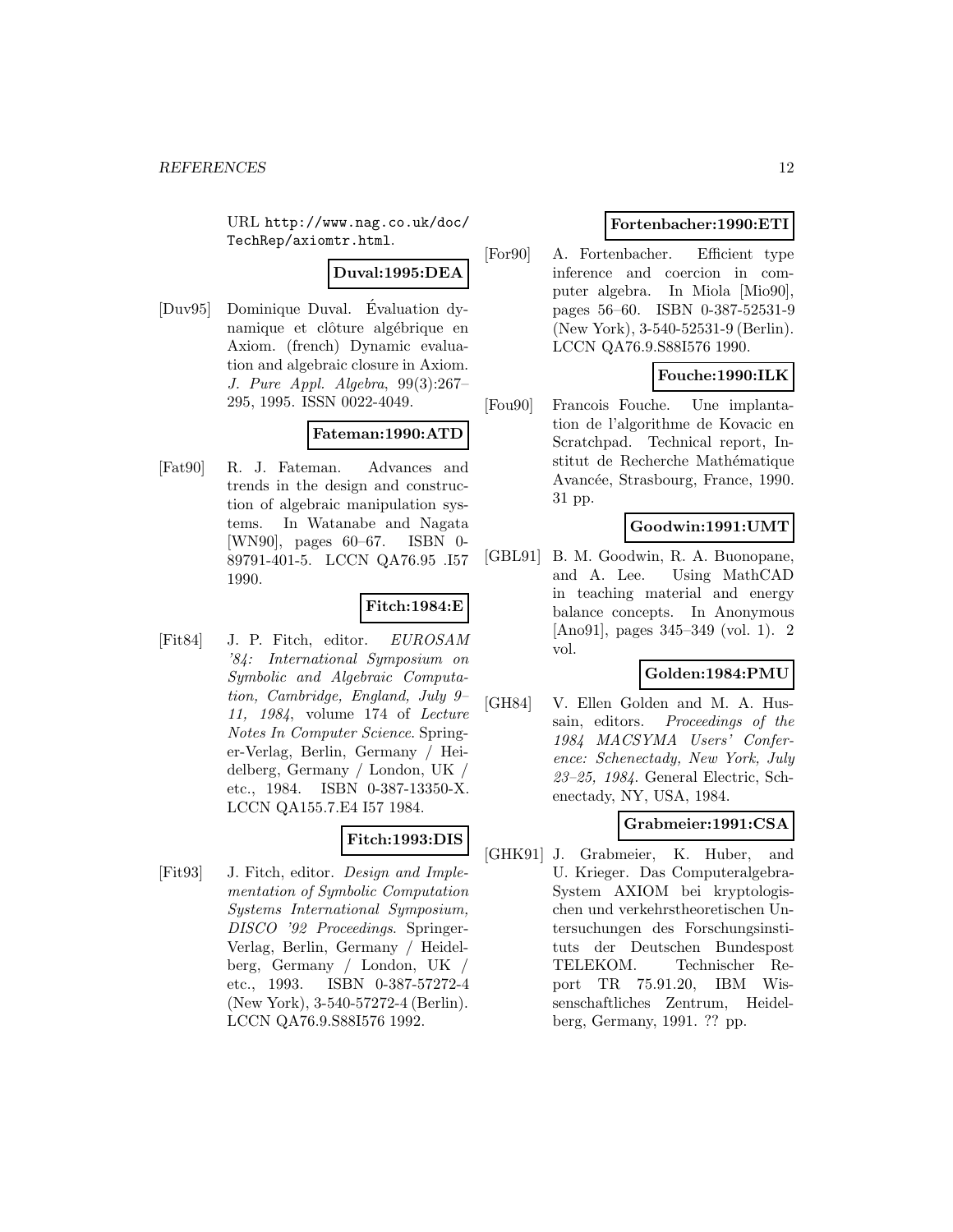### **Gianni:1989:SAC**

[Gia89] P. (Patrizia) Gianni, editor. Symbolic and Algebraic Computation. International Symposium ISSAC '88, Rome, Italy, July 4–8, 1988. Proceedings, volume 358 of Lecture Notes In Computer Science. Springer-Verlag, Berlin, Germany / Heidelberg, Germany / London, UK / etc., 1989. ISBN 3-540-51084-2. LCCN QA76.95 .I57 1988. Conference held jointly with AAECC-6.

### **Gil:1992:CJC**

[Gil92] I. Gil. Computation of the Jordan canonical form of a square matrix (using the Axiom programming language). In Wang [Wan92], pages 138–145. ISBN 0-89791-489-9 (soft cover), 0-89791-490-2 (hard cover). LCCN QA76.95.I59 1992.

#### **Griesmer:1971:SIF**

[GJ71] J. H. Griesmer and R. D. Jenks.  $SCRATCHPAD/1$  — an interactive facility for symbolic mathematics. In Petrick [Pet71], pages 42–58. LCCN QA76.5 .S94 1971. URL http://delivery.acm.org/ 10.1145/810000/806266/p42-griesmer. pdf.

#### **Griesmer:1972:EOSb**

[GJ72a] J. Griesmer and R. Jenks. Experience with an online symbolic math. system SCRATCHPAD. In Online'72 [Onl72], page ?? ISBN 0- 903796-02-3. LCCN QA76.55 .O54 1972. Two volumes.

#### **Griesmer:1972:SCV**

[GJ72b] James H. Griesmer and Richard D. Jenks. SCRATCHPAD: A capsule view. ACM SIGPLAN Notices, 7(10):93–102, 1972. CODEN SINODQ. ISSN 0362-1340 (print), 1523-2867 (print), 1558-1160 (electronic). Proceedings of the symposium on Two-dimensional manmachine communication, Mark B. Wells and James B. Morris (eds.).

### **Grabmeier:2003:CAH**

[GKW03] Johannes Grabmeier, Erich Kaltofen, and Volker Weispfenning, editors. Computer algebra handbook: foundations, applications, systems. Springer-Verlag, Berlin, Germany / Heidelberg, Germany / London, UK / etc., 2003. ISBN 3-540-65466-6. xx + 637 pp. LCCN QA155.7.E4 C64954 2003. URL http://www.springer.com/ sgw/cda/frontpage/0,11855,1- 102-22-1477871-0,00.html. Includes CD-ROM.

#### **Goodloe:1993:ADT**

[GL93] A. Goodloe and P. Loustaunau. An abstract data type development of graded rings. In Fitch [Fit93], pages 193–202. ISBN 0-387-57272-4 (New York), 3-540-57272-4 (Berlin). LCCN QA76.9.S88I576 1992.

## **Gebauer:1986:BAS**

[GM86] Rüdiger Gebauer and H. Michael Möller. Buchberger's algorithm and staggered linear bases. In Bruce W. Char, editor, Proceedings of the 1986 Symposium on Symbolic and Algebraic Computation: Symsac '86, July 21–23, 1986, Waterloo, Ontario, pages 218–221. ACM Press, New York, NY 10036, USA, 1986. ISBN 0-89791-199-7. LCCN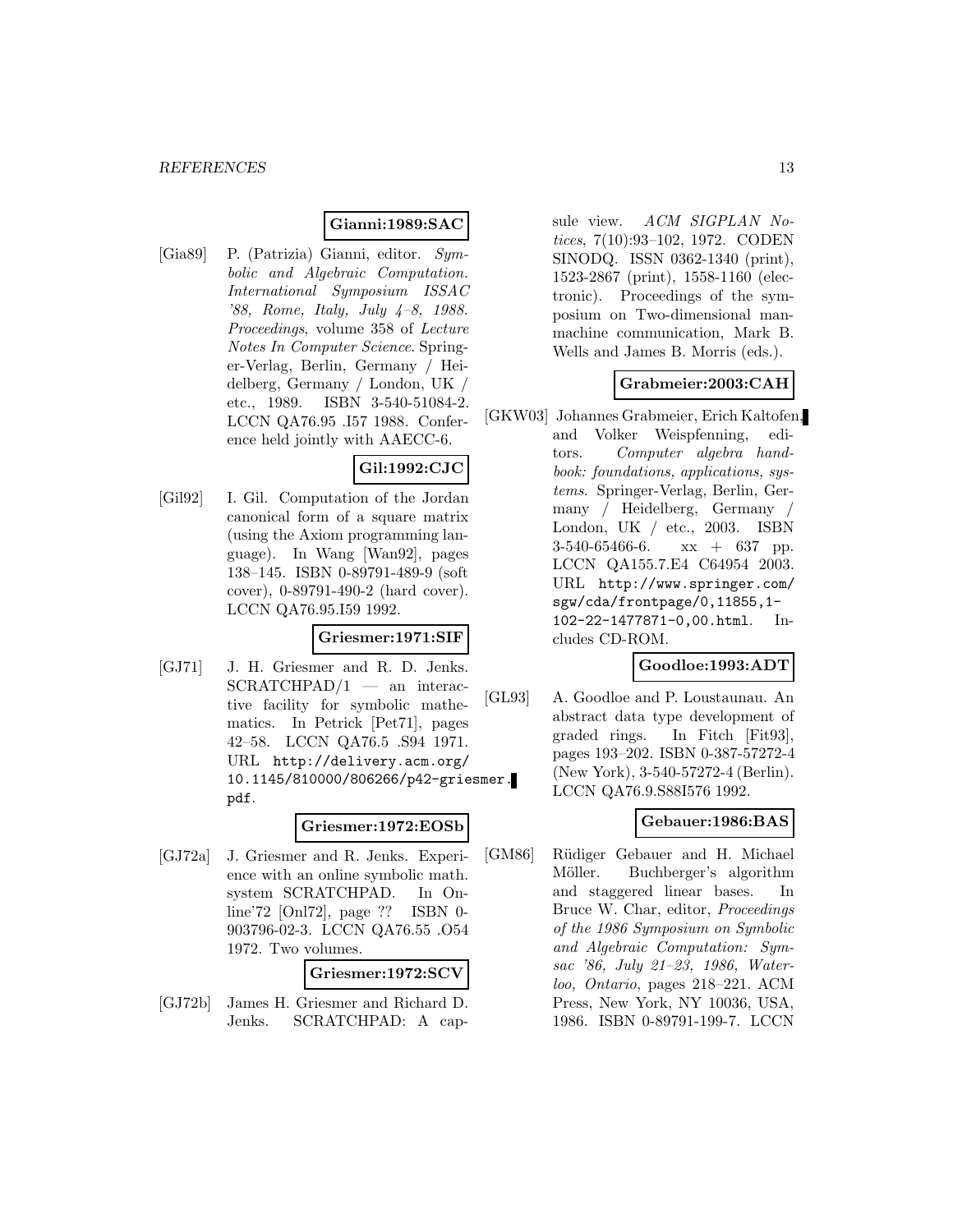QA155.7.E4 A281 1986. ACM order number 505860.

#### **Gebauer:1988:IBA**

[GM88] R. Gebauer and H. M. Möller. On an installation of Buchberger's algorithm. Journal of Symbolic Computation, 6(2-3):275–286, October– December 1988. CODEN JSYCEH. ISSN 0747-7171 (print), 1095-855X (electronic).

### **Gianni:1989:ASS**

[GM89] P. Gianni and T. Mora. Algebraic solution of systems of polynomial equations using Gröbner bases. In Huguet and Poli [HP89], pages 247– 257. ISBN 3-540-51082-6. LCCN QA268.A35 1987.

### **Gruntz:1994:IG**

[GM94] D. Gruntz and M. Monagan. Introduction to Gauss. SIGSAM Bulletin (ACM Special Interest Group on Symbolic and Algebraic Manipulation), 28(2):3–19, August 1994. CODEN SIGSBZ. ISSN 0163-5824 (print), 1557-9492 (electronic).

#### **Grabmeier:1992:FFA**

[GS92] J. Grabmeier and A. Scheerhorn. Finite fields in AXIOM. AXIOM Technical Report TR7/92 (ATR/5) (NP2522), Numerical Algorithms Group, Inc., Downer's Grove, IL, USA and Oxford, UK, December 1992. ?? pp. URL http: //www.nag.co.uk/doc/TechRep/ axiomtr.html.

**Huguet:1989:AAA**

[HP89] L. Huguet and A. Poli, editors.  $Ap$ plied Algebra, Algebraic Algorithms and Error-Correcting Codes. 5th International Conference, AAECC-5 Proceedings. Springer-Verlag, Berlin, Germany / Heidelberg, Germany / London, UK / etc., 1989. ISBN 3-540-51082-6. LCCN QA268.A35 1987.

### **Janssen:1988:TCA**

[Jan88] R. Janßen, editor. Trends in Computer Algebra, International Symposium Bad Neuenahr, May 19– 21, 1987, Proceedings, volume 296 of Lecture Notes in Computer Science. Springer-Verlag, Berlin, Germany / Heidelberg, Germany / London, UK / etc., 1988. ISBN 3- 540-18928-9, 0-387-18928-9. LCCN QA155.7.E4T74 1988.

#### **Jenks:1971:MPS**

[Jen71] R. D. Jenks. META/PLUS: The syntax extension facility for SCRATCHPAD. Research Report RC 3259, International Business Machines Inc., Thomas J. Watson Research Center, Yorktown Heights, NY, USA, February 1971. ?? pp.

#### **Jenks:1974:SL**

[Jen74] R. D. Jenks. The SCRATCHPAD language. ACM SIGPLAN Notices, 9(4):101–111, April 1974. CODEN SINODQ. ISSN 0362-1340 (print), 1523-2867 (print), 1558-1160 (electronic).

#### **Jenks:1976:PC**

[Jen76] Richard D. Jenks. A pattern compiler. In Richard D. Jenks, editor, Symsac '76: proceedings of the 1976 ACM Symposium on Symbolic and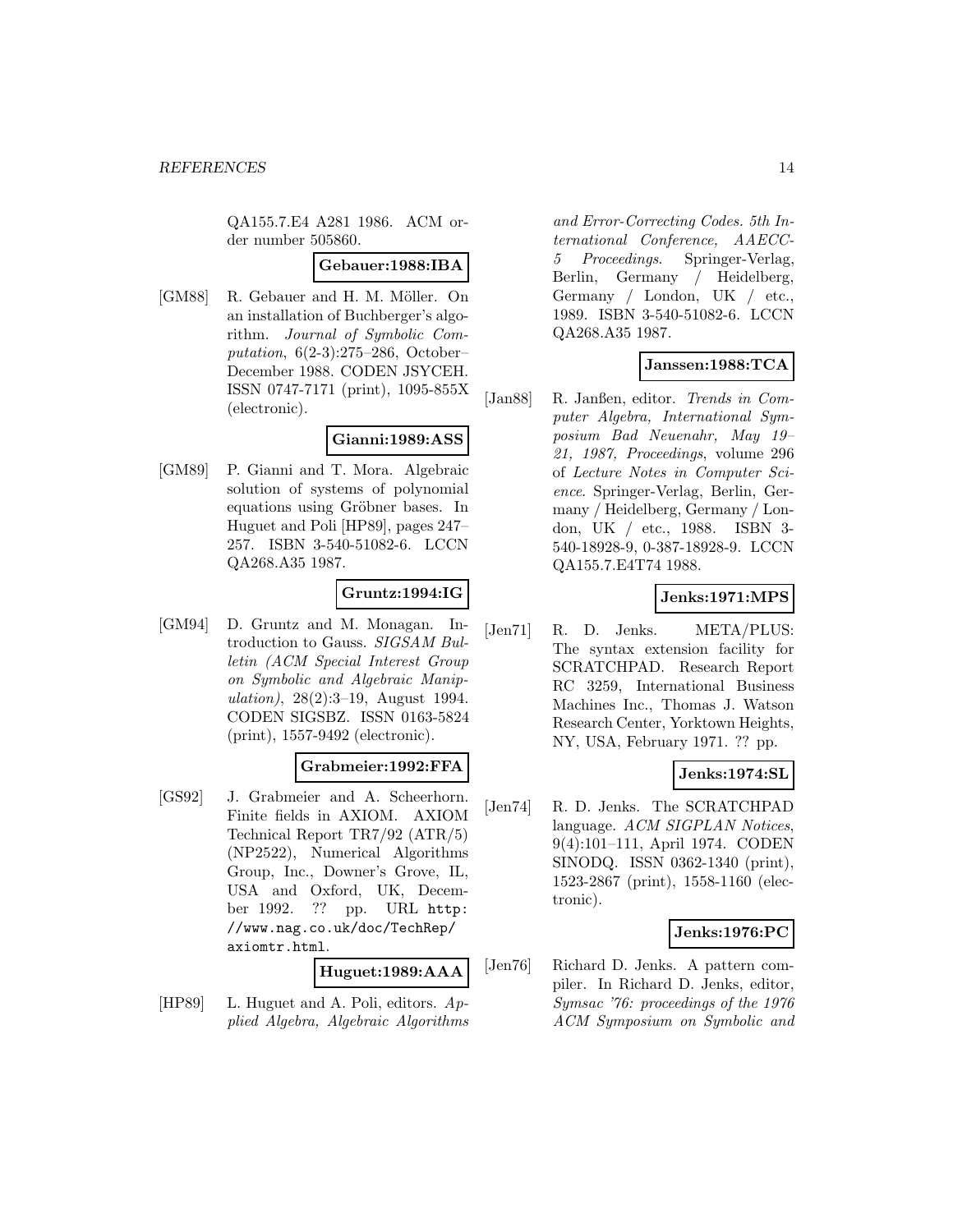#### *REFERENCES* 15

Algebraic Computation, August 10– 12, 1976, Yorktown Heights, New York, pages 60–65. ACM Press, New York, NY 10036, USA, 1976. ISBN ???? LCCN QA155.7.E4 .A15 1976; QA9.58 .A11 1976.

#### **Jenks:1984:NSL**

[Jen84a] Richard D. Jenks. The new SCRATCHPAD language and system for computer algebra. In Golden and Hussain [GH84], pages 409–??

#### **Jenks:1984:PKN**

[Jen84b] Richard D. Jenks. A primer: 11 keys to New Scratchpad. In Fitch [Fit84], pages 123–147. ISBN 0-387-13350- X. LCCN QA155.7.E4 I57 1984.

### **Jacob:1993:PSI**

[JOS93] G. Jacob, N. E. Oussous, and S. Steinberg, editors. Proceedings SC 93. International IMACS Symposium on Symbolic Computation. New Trends and Developments. LIFL Univ. Lille, Lille, France, 1993.

#### **Joyner:2008:OSC**

[Joy08] David Joyner. Open source computer algebra systems: Axiom. ACM Communications in Computer Algebra, 42(1–2):39–47, March/June 2008. CODEN ???? ISSN 1932-2232 (print), 1932-2240 (electronic).

#### **Jenks:1992:ASC**

[JS92] Richard D. Jenks and Robert S. Sutor. AXIOM: The Scientific Computation System. Springer-Verlag,

Berlin, Germany / Heidelberg, Germany / London, UK / etc., 1992. ISBN 0-387-97855-0 (New York), 3-540-97855-0 (Berlin). xxiv + 742 pp. LCCN QA76.95.J46 1992. URL http://link.springer.com/ 10.1007/978-1-4612-2940-7.

### **Jenks:2003:AVS**

[JSD03] Richard D. Jenks, Robert S. Sutor, and Tim Daly. Axiom Volume 0: The Scientific Computation Sys $tem. 2003. xviii + 1187 pp. LCCN$ ???? URL http://www.axiomdeveloper.org/axiom-website/ bookvol0.pdf.

### **Jenks:1986:SIA**

[JSW86] Richard D. Jenks, Robert S. Sutor, and Stephen M. Watt. Scratchpad II: an abstract datatype system for mathematical computation. Research Report RC 12327 (#55257), International Business Machines Inc., Thomas J. Watson Research Center, Yorktown Heights, NY, USA, 1986. 23 pp.

# **Jenks:1988:SIA**

[JSW88] R. D. Jenks, R. S. Sutor, and S. M. Watt. Scratchpad II: An abstract datatype system for mathematical computation. In Janßen [Jan88], pages 12–37. ISBN 3- 540-18928-9, 0-387-18928-9. LCCN QA155.7.E4T74 1988.

### **Jenks:1994:HMA**

[JT94] Richard D. Jenks and Barry M. Trager. How to make AXIOM into a Scratchpad. In ACM [ACM94], pages 32–40. ISBN 0-89791-638-7. LCCN QA76.95.I59 1994.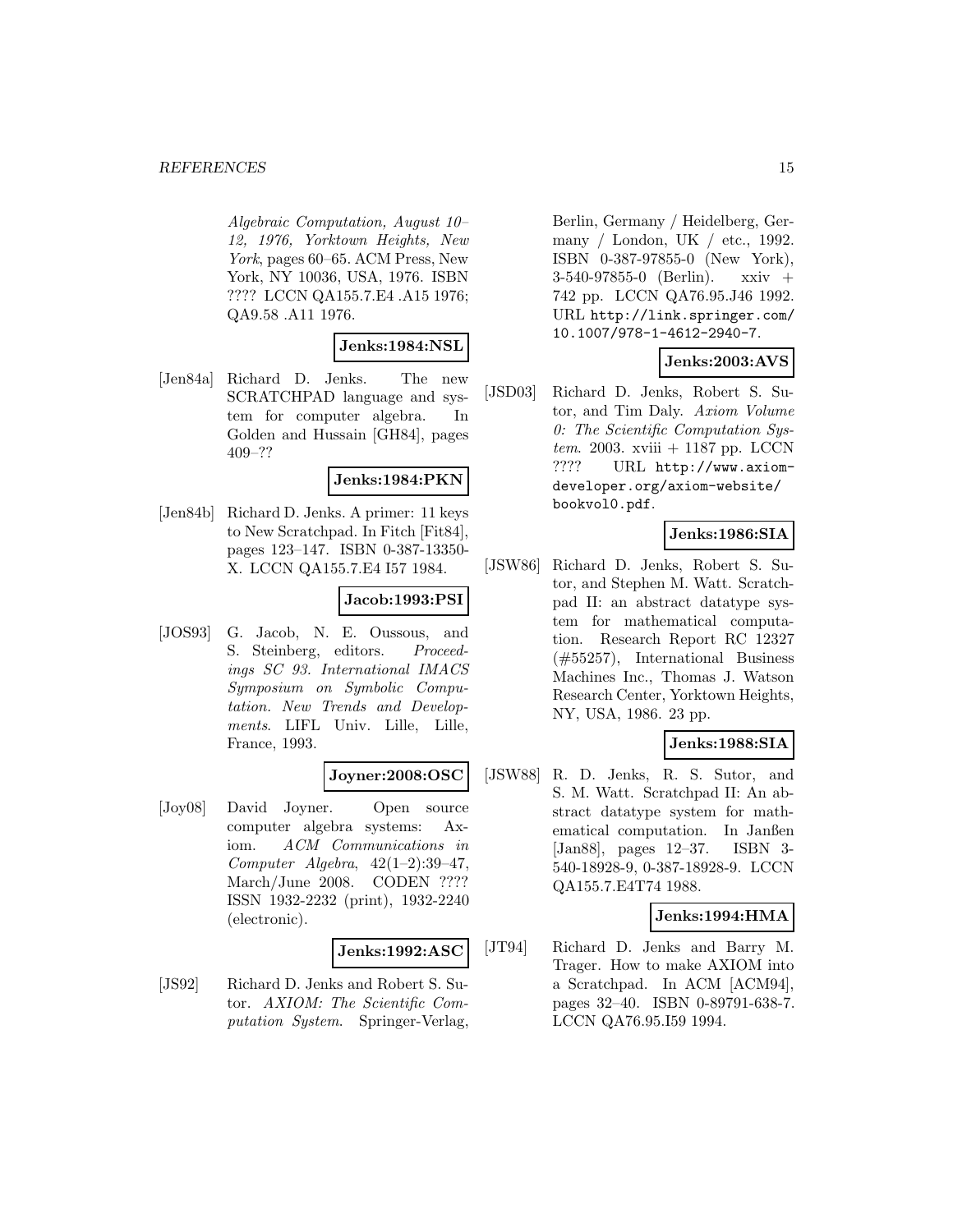## **Kendall:2001:SIC**

[Ken01] Wilfrid S. Kendall. Symbolic Itô calculus in AXIOM: an ongoing story. Statistics and Computing, 11(1):25– 35, 2001. CODEN STACE3. ISSN 0960-3174.

#### **Kusche:1989:IGT**

[KKM89] K. Kusche, B. Kutzler, and H. Mayr. Implementation of a geometry theorem proving package in SCRATCHPAD II. In Davenport [Dav89], pages 246– 257. ISBN 3-540-51517-8. LCCN QA155.7.E4E86 1987.

#### **Keady:1994:PAS**

[KN94] G. Keady and G. Nolan. Production of Argument SubPrograms in the AXIOM — NAG link: examples involving nonlinear systems. Technical Report TR1/94 ATR/7 (NP2680), Numerical Algorithms Group, Inc., Downer's Grove, IL, USA and Oxford, UK, 1994. ?? pp. URL http://www.nag.co.uk/doc/ TechRep/axiomtr.html.

# **Koseleff:1991:WGF**

[Kos91] P.-V. Koseleff. Word games in free Lie algebras: several bases and formulas. Theoretical Computer Science,  $79(1):241-256$ , February 1991. CODEN TCSCDI. ISSN 0304-3975 (print), 1879-2294 (electronic).

### **Lambe:1991:RHP**

[Lam91] L. A. Lambe. Resolutions via homological perturbation. Journal of Symbolic Computation, 12(1):71–87, July 1991. CODEN JSYCEH. ISSN 0747-7171 (print), 1095-855X (electronic).

# **Lambe:1994:NGC**

[Lam94] Larry Lambe. Next generation computer algebra systems AX-IOM and the Scratchpad concept: Applications to research in algebra. In Mats Gyllenberg and Lars Erik Persson, editors, Analysis, algebra, and computers in mathematical research: proceedings of the Twenty-first Nordic Congress of Mathematicians, Luleå University of Technology, Sweden, 1992, volume 156 of Lecture Notes in Pure and Applied Mathematics, pages 201–222. Marcel Dekker, New York, NY, USA, 1994. ISBN 0-8247-9217-3. LCCN QA299.6 .N67 1992. URL http://www. loc.gov/catdir/enhancements/ fy0647/94002464-d.html.

#### **LeBlanc:1991:UMT**

[LeB91] S. E. LeBlanc. The use of MathCAD and Theorist in the ChE classroom. In Anonymous [Ano91], pages 287– 299 (vol. 1). 2 vol.

### **Levelt:1995:IPI**

[Lev95] A. H. M. Levelt, editor. ISSAC '95: Proceedings of the 1995 International Symposium on Symbolic and Algebraic Computation: July 10–12, 1995, Montréal, Canada, IS-SAC -PROCEEDINGS- 1995. ACM Press, New York, NY 10036, USA, 1995. ISBN 0-89791-699-9. LCCN QA 76.95 I59 1995. ACM order number: 505950.

### **Lynch:1991:NQM**

[LM91] R. Lynch and H. A. Mavromatis. New quantum mechanical perturbation technique using an 'electronic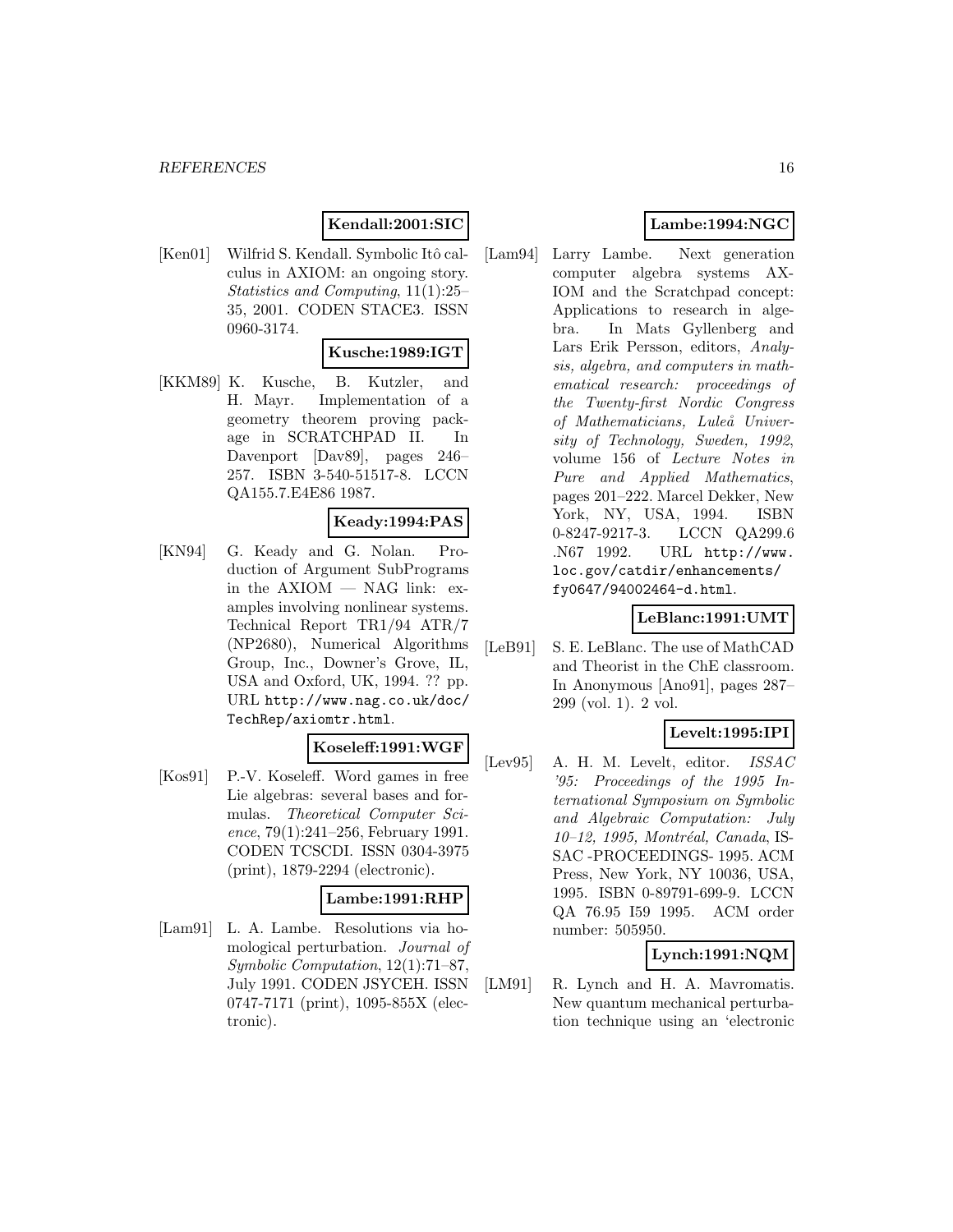scratchpad' on an inexpensive computer. American Journal of Physics, 59(3):270–273, March 1991. CO-DEN AJPIAS. ISSN 0002-9505 (print), 1943-2909 (electronic).

# **Li:2006:EIP**

[LM06] Xin Li and Moreno Maza. Efficient implementation of polynomial arithmetic in a multiple-level programming environment. Lecture Notes in Computer Science, 4151: 12–23, 2006. CODEN LNCSD9. ISBN 3-540-38084-1. ISSN 0302- 9743 (print), 1611-3349 (electronic). URL http://www.csd. uwo.ca/~moreno//Publications/ Li-MorenoMaza-ICMS-06.pdf. Proceedings of the International Congress of Mathematical Software (ICMS 2006).

### **Li:2007:VGP**

[LMS07] Xin Li, Marc Moreno Maza, and Eric Schost. On the virtues ´ of generic programming for symbolic computation. In Shi et al. [SvADS07], pages 251–258. CO-DEN LNCSD9. ISBN 3-540- 72585-7 (print), 3-540-72586-5 (ebook). ISSN 0302-9743 (print), 1611-3349 (electronic). LCCN ???? URL http://www.springerlink. com/content/978-3-540-72586-2.

### **Lucks:1986:FIP**

[Luc86] Michael Lucks. A fast implementation of polynomial factorization. In Bruce W. Char, editor, Proceedings of the 1986 Symposium on Symbolic and Algebraic Computation: Symsac '86, July 21–23, 1986, Waterloo, Ontario, pages 228–232. ACM

Press, New York, NY 10036, USA, 1986. ISBN 0-89791-199-7. LCCN QA155.7.E4 A281 1986. ACM order number 505860.

### **Lueken:1977:UIF**

[Lue77] E. Lueken. Ueberlegungen zur Implementierung eines Formelmanipulationssystemes. Master's thesis, Technischen Universität Carolo-Wilhelmina zu Braunschweig, Braunschweig, Germany, 1977. ?? pp.

#### **Mathews:1989:SCA**

[Mat89] J. Mathews. Symbolic computational algebra applied to Picard iteration. Mathematics and computer education,  $23(2):117-122$ , Spring 1989. CODEN MCEDDA. ISSN 0730-8639.

### **Miola:1990:DIS**

[Mio90] A. Miola, editor. *Design and Imple*mentation of Symbolic Computation Systems, International Symposium DISCO '90, Capri, Italy, April 10– 12, 1990, Proceedings, volume 429 of Lecture Notes in Computer Science. Springer-Verlag, Berlin, Germany / Heidelberg, Germany / London, UK / etc., 1990. ISBN 0-387- 52531-9 (New York), 3-540-52531- 9 (Berlin). LCCN QA76.9.S88I576 1990.

### **Miola:1993:DIS**

[Mio93] A. Miola, editor. *Design and Imple*mentation of Symbolic Computation Systems International Symposium. DISCO '93 Gmunden, Austria, September 15–17, 1993: Proceedings. Springer-Verlag, Berlin, Germany / Heidelberg, Germany / Lon-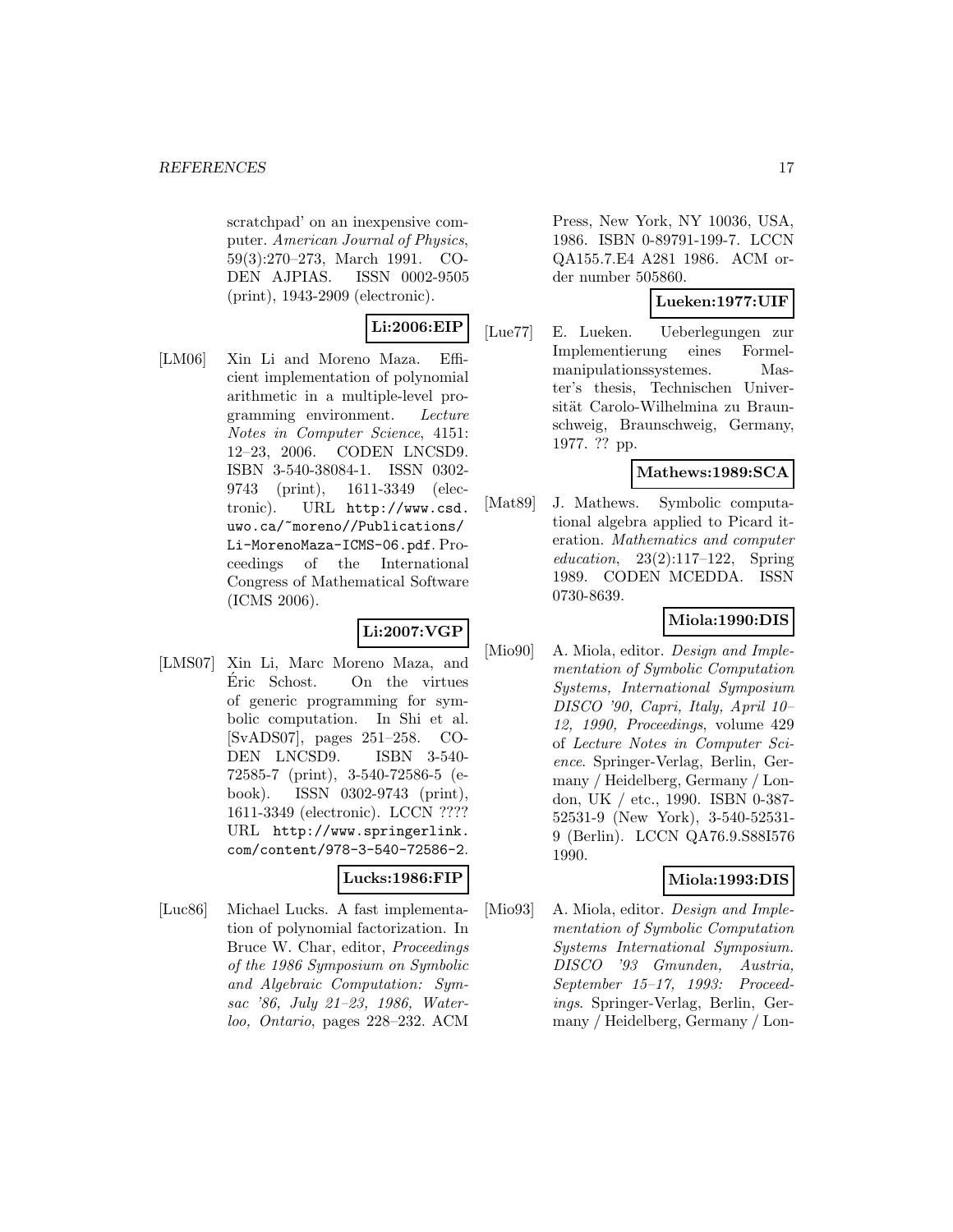don, UK / etc., 1993. ISBN 3-540- 57235-X. LCCN QA76.9.S88I576 1993.

#### **Monagan:1993:GPD**

[Mon93] M. B. Monagan. Gauss: a parameterized domain of computation system with support for signature functions. In Miola [Mio93], pages 81– 94. ISBN 3-540-57235-X. LCCN QA76.9.S88I576 1993.

# **Mora:1989:AAA**

[Mor89] T. Mora, editor. Applied Algebra, Algebraic Algorithms and Error-Correcting Codes. 6th International Conference, AAECC-6, Rome, Italy, July 4–8, 1988. Proceedings, volume 357 of Lecture Notes in Computer Science. Springer-Verlag, Berlin, Germany / Heidelberg, Germany / London, UK / etc., 1989. ISBN 3-540-51083-4. LCCN QA268 .A35 1988. Conference held jointly with ISSAC '88.

#### **Melachrinoudis:1990:TAT**

[MR90] E. Melachrinoudis and D. L. Rumpf. Teaching advantages of transparent computer software — MathCAD.  $CoED$ , 10(1):71–76, January–March 1990. CODEN CWLJDP. ISSN 0736-8607.

#### **Norman:1975:CFP**

[Nor75] A. C. Norman. Computing with formal power series. ACM Transactions on Mathematical Software, 1 (4):346–356, December 1975. CO-DEN ACMSCU. ISSN 0098-3500 (print), 1557-7295 (electronic).

## **Ollivier:1989:IRM**

[Oll89] F. Ollivier. Inversibility of rational mappings and structural identifiability in automatics. In ACM [ACM89], pages 43–54. ISBN 0- 89791-325-6. LCCN QA76.95.I59 1989.

# **Online:1972:OCP**

[Onl72] Online 72: conference proceedings . . . international conference on online interactive computing, Brunel University, Uxbridge, England,  $4-7$ September 1972. Online Computer Systems Ltd, Uxbridge, England, September 1972. ISBN 0-903796-02- 3. LCCN QA76.55 .O54 1972. Two volumes.

### **Page:2007:AOS**

[Pag07] William S. Page. Axiom: open source computer algebra system. ACM Communications in Computer Algebra, 41(3):114, September 2007. CODEN ???? ISSN 1932-2232 (print), 1932-2240 (electronic).

### **Petrick:1971:PSS**

[Pet71] S. R. Petrick, editor. Proceedings of the second symposium on Symbolic and Algebraic Manipulation, March 23–25, 1971, Los Angeles, California. ACM Press, New York, NY 10036, USA, 1971. LCCN QA76.5 .S94 1971.

#### **Petitot:1993:EA**

[Pet93] M. Petitot. Experience with Axiom. In Jacob et al. [JOS93], page 240.

**Portes:2007:AVA**

[PRDD07] Alfredo Portes, Arthur Ralfs, Timothy Daly, and Martin Dunstan. Ax-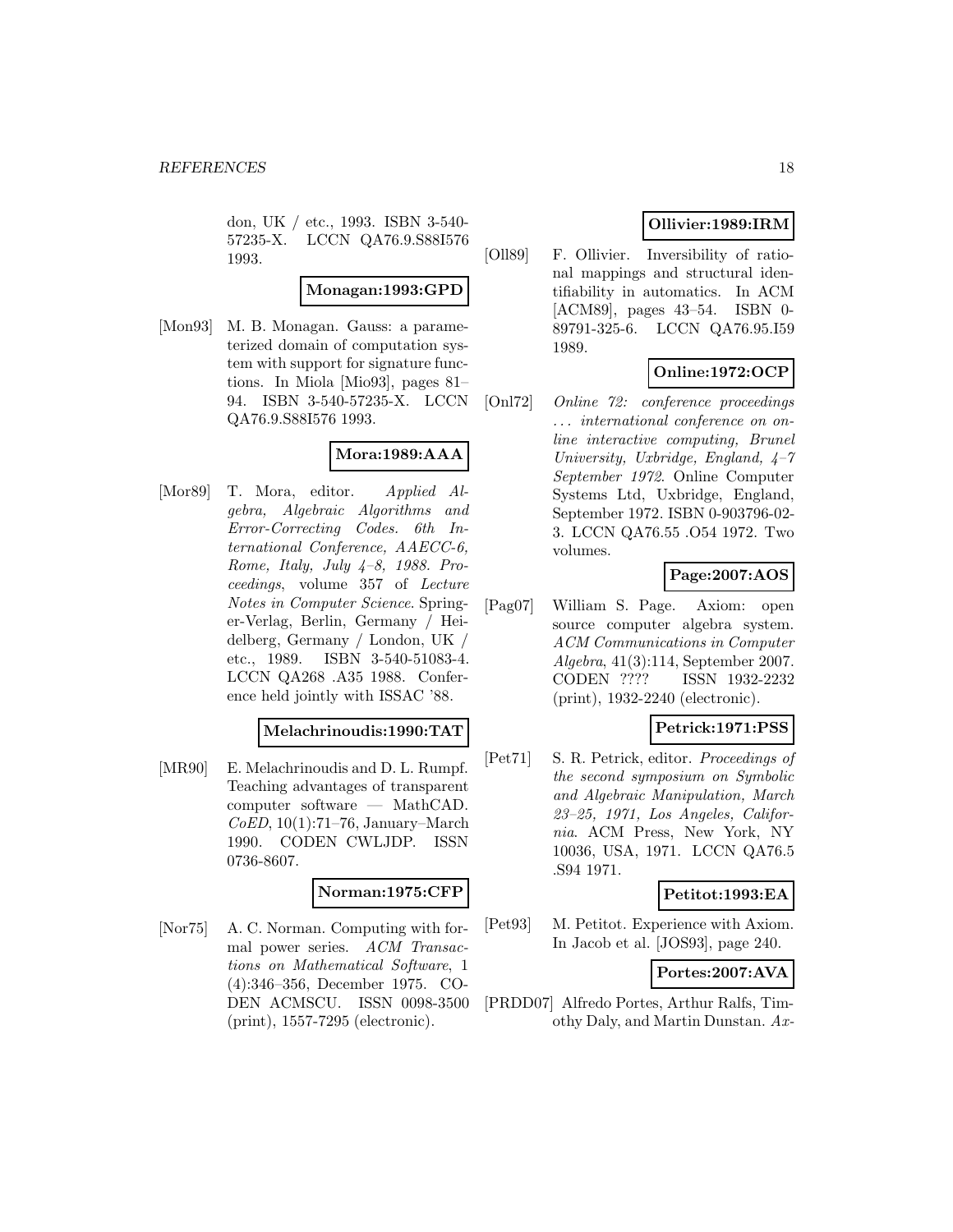iom Volume 11: Axiom Browser. 2007. xix + 1193 pp. LCCN ???? URL http://www.axiomdeveloper.org/axiom-website/ bookvol11.pdf.

### **Purtilo:1986:ASI**

[Pur86] J. Purtilo. Applications of a software interconnection system in mathematical problem solving environments. In Bruce W. Char, editor, Proceedings of the 1986 Symposium on Symbolic and Algebraic Computation: Symsac '86, July 21– 23, 1986, Waterloo, Ontario, pages 16–23. ACM Press, New York, NY 10036, USA, 1986. ISBN 0-89791- 199-7. LCCN QA155.7.E4 A281 1986. ACM order number 505860.

### **Rioboo:1992:RAC**

[Rio92] Renaud Rioboo. Real algebraic closure of an ordered field, implementation in Axiom. In Wang [Wan92], pages 206–215. ISBN 0-89791-489- 9 (soft cover), 0-89791-490-2 (hard cover). LCCN QA76.95.I59 1992.

#### **Roesner:1995:VSP**

[Roe95] K. G. Roesner. Verified solutions for parameters of an exact solution for non-Newtonian liquids using computer algebra. Zeitschrift fur Angewandte Mathematik und Physik, 75 (suppl. 2):S435–S438, 1995. ISSN 0044-2267.

### **Salvy:1989:EAA**

[Sal89] B. Salvy. Examples of automatic asymptotic expansions. Technical Report 114, Inst. Nat. Recherche Inf. Autom., Le Chesnay, France, December 1989. 18 pp.

## **Salvy:1991:EAA**

[Sal91] B. Salvy. Examples of automatic asymptotic expansions. SIGSAM Bulletin (ACM Special Interest Group on Symbolic and Algebraic  $\text{Manipulation}$ , 25(2):4-17, April 1991. CODEN SIGSBZ. ISSN 0163- 5824 (print), 1557-9492 (electronic).

### **Schwarz:1988:PAD**

[Sch88] F. Schwarz. Programming with abstract data types: the symmetry package SPDE in Scratchpad. In Janßen [Jan88], pages 167–176. ISBN 3-540-18928-9, 0-387-18928-9. LCCN QA155.7.E4T74 1988.

#### **Schwarz:1989:FAL**

[Sch89] F. Schwarz. A factorization algorithm for linear ordinary differential equations. In ACM [ACM89], pages 17–25. ISBN 0-89791-325-6. LCCN QA76.95.I59 1989.

#### **Schwarz:1991:MOG**

[Sch91] F. Schwarz. Monomial orderings and Gröbner bases. SIGSAM Bulletin (ACM Special Interest Group on Symbolic and Algebraic Manipulation), 25(1):10–23, January 1991. CODEN SIGSBZ. ISSN 0163-5824 (print), 1557-9492 (electronic).

#### **Smith:2007:ADA**

[SDJ07] Jacob Smith, Gabriel Dos Reis, and Jaakko Järvi. Algorithmic differentiation in Axiom. In Brown [Bro07], pages 347–354. ISBN 1-59593-743-9 (print), 1-59593-742-0 (CD-ROM). LCCN QA76.5 S98 2007. ACM order number 505070.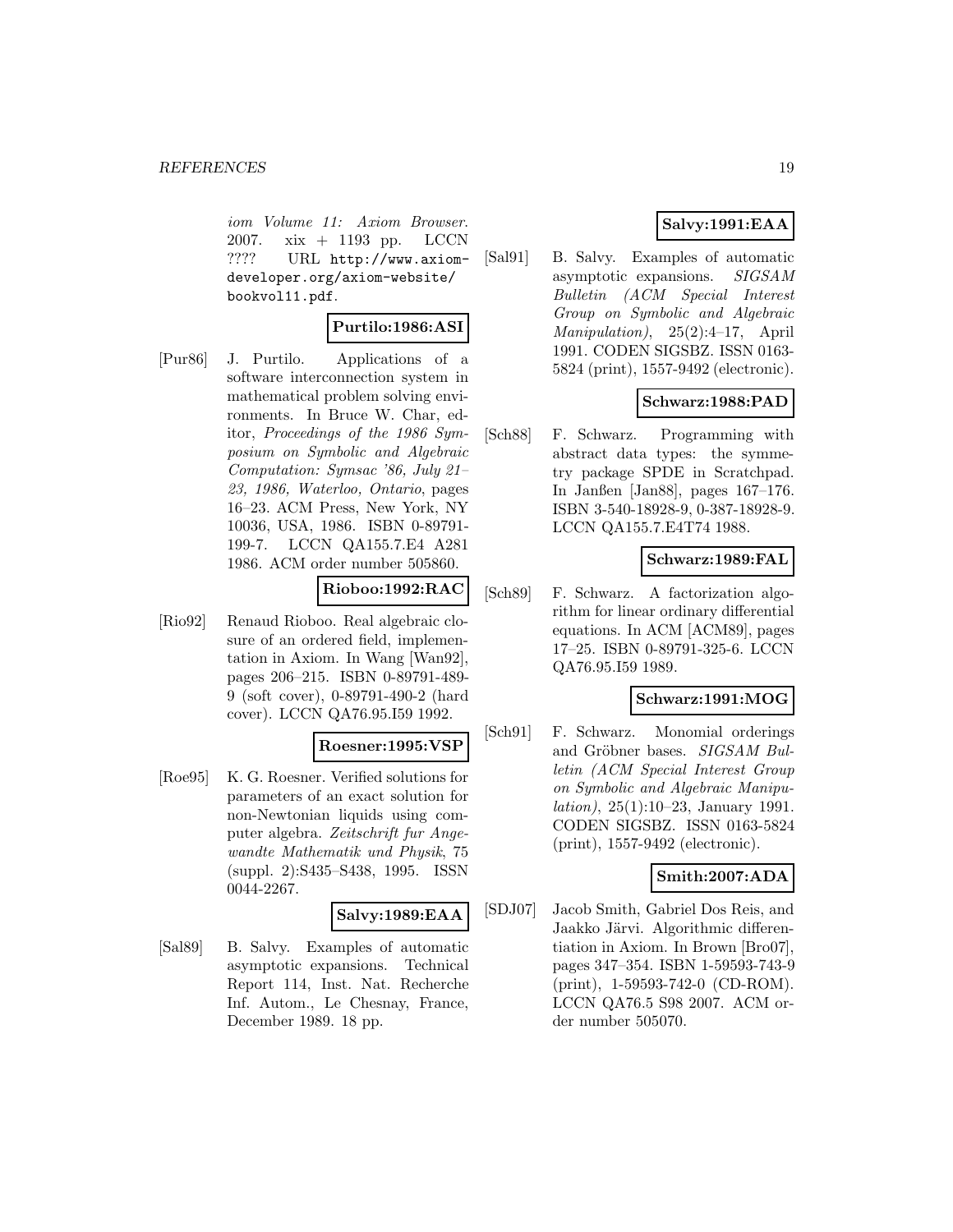### **Seiler:1994:CIA**

[Sei94a] W. M. Seiler. Completion to involution in AXIOM. In Calmet [Cal94], pages 103–104.

#### **Seiler:1994:PDO**

[Sei94b] Werner M. Seiler. Pseudo differential operators and integrable systems in AXIOM. Computer Physics Communications, 79(2): 329–340, April 1994. CODEN CPHCBZ. ISSN 0010-4655 (print), 1879-2944 (electronic). URL http://www.sciencedirect.com/ science/article/pii/0010465594900760.

### **Sit:1989:GAS**

[Sit89] W. Y. Sit. On Goldman's algorithm for solving first-order multinomial autonomous systems. In Mora [Mor89], pages 386–395. ISBN 3-540-51083-4. LCCN QA268 .A35 1988. Conference held jointly with ISSAC '88.

#### **Sit:1992:ASP**

[Sit92] W. Y. Sit. An algorithm for solving parametric linear systems. Journal of Symbolic Computation, 13 (4):353–394, April 1992. CODEN JSYCEH. ISSN 0747-7171 (print), 1095-855X (electronic).

#### **Sutor:1987:TICb**

[SJ87a] R. S. Sutor and R. D. Jenks. The type inference and coercion facilities in the Scratchpad II interpreter. In Wexelblat [Wex87], pages 56–63. ISBN 0-89791-235-7. LCCN QA76.7 .S54 v.22:7. US\$23.00. SIGPLAN Notices, vol. 22, no. 7 (July 1987).

# **Sutor:1987:TICa**

[SJ87b] Robert S. Sutor and Richard D. Jenks. The type inference and coercion facilities in the Scratchpad II interpreter. Research Report RC 12595 (#56575), IBM Thomas J. Watson Research Center, Yorktown Heights, NY, USA, 1987. 11 pp.

#### **Smedley:1992:UPO**

[Sme92] Trevor J. Smedley. Using pictorial and object oriented programming for computer algebra. In Hal Berghel et al., editors, Applied computing — technological challenges of the 1990's: proceedings of the 1992 ACM/SIGAPP Symposium on Applied Computing, Kansas City Convention Center, March 1–3, 1992, pages 1243–1247. ACM Press, New York, NY 10036, USA, 1992. ISBN 0-89791-502-X. LCCN QA76.76.A65 S95 1992.

#### **Shannon:1988:UGB**

[SS88] D. Shannon and M. Sweedler. Using Gröbner bases to determine algebra membership, split surjective algebra homomorphisms determine birational equivalence. Journal of Symbolic Computation, 6(2-3):267– 273, October–December 1988. CO-DEN JSYCEH. ISSN 0747-7171 (print), 1095-855X (electronic).

### **Senechaud:1987:SIP**

[SSV87] P. Senechaud, F. Siebert, and G. Villard. Scratchpad II: Présentation d'un nouveau langage de calcul formel. Technical Report 640-M, TIM 3 (IMAG), Grenoble, France, February 1987. ?? pp.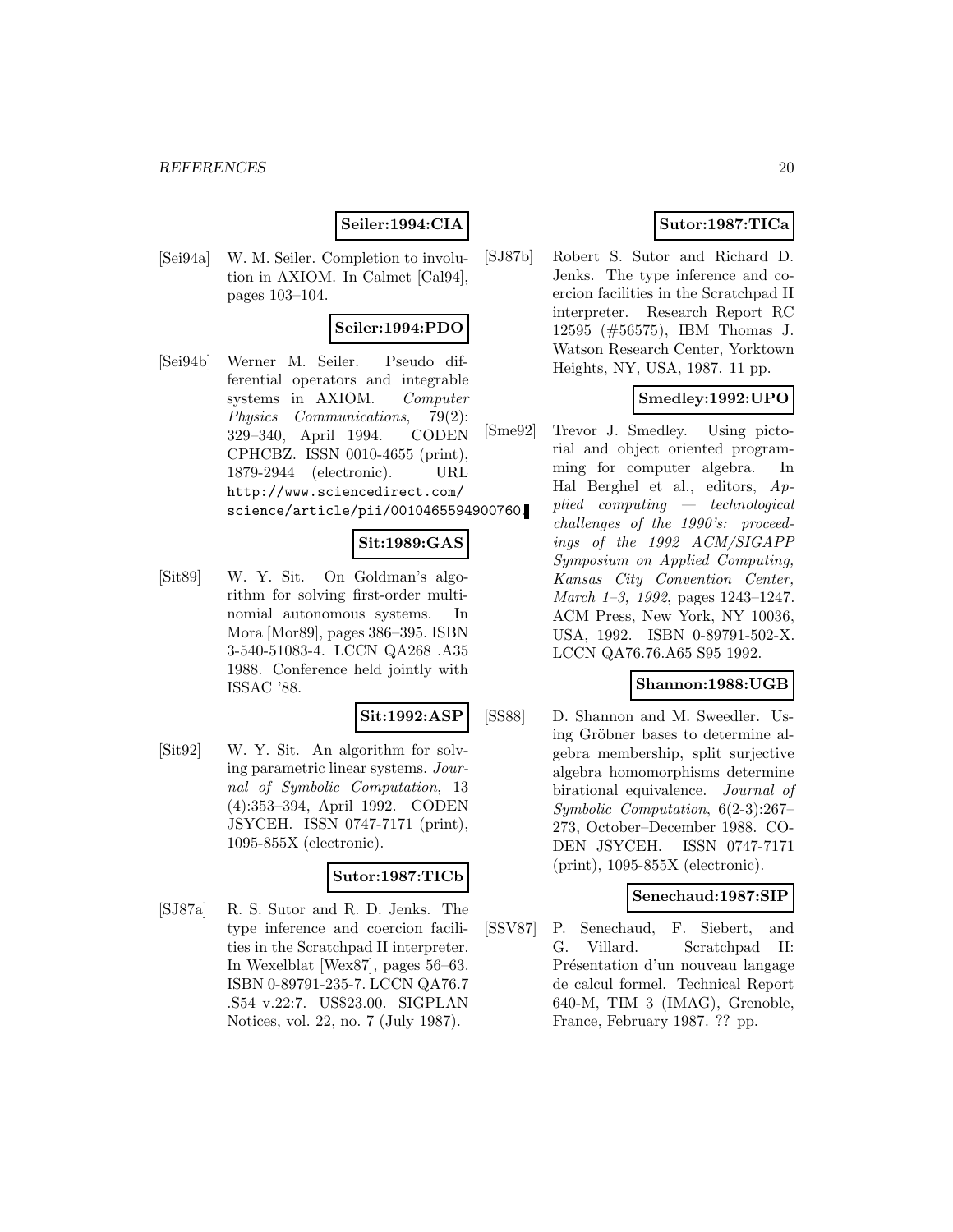### **Sutor:1985:SIC**

[Sut85] R. S. Sutor. The Scratchpad II computer algebra language and system. In Buchberger and Caviness [BC85], pages 32–33. ISBN 0-387- 15983-5 (vol. 1), 0-387-15984-3 (vol. 2). LCCN QA155.7.E4 E86 1985. Two volumes.

### **Shi:2007:CSIb**

[SvADS07] Yong Shi, Geert Dick van Albada, Jack Dongarra, and Peter M. A. Sloot, editors. Computational Sci $ence - ICCS$  2007: 7th International Conference, Beijing, China, May  $27 - 30$ , 2007, Proceedings, Part II, volume 4488 of Lecture Notes in Computer Science. Springer-Verlag, Berlin, Germany / Heidelberg, Germany / London, UK / etc., 2007. CODEN LNCSD9. ISBN 3-540-72585-7 (print), 3-540-72586- 5 (e-book). ISSN 0302-9743 (print), 1611-3349 (electronic). LCCN ???? URL http://www.springerlink. com/content/978-3-540-72586-2.

### **Sutor:1988:SIA**

[SW88] R. D. Jenks R. S. Sutor and S. M. Watt. Scratchpad II: An abstract datatype system for mathematical computation. In Janßen [Jan88], pages 12–?? ISBN 3- 540-18928-9, 0-387-18928-9. LCCN QA155.7.E4T74 1988.

#### **vanHoeij:1994:ACI**

[vH94] M. van Hoeij. An algorithm for computing an integral basis in an algebraic function field. Journal of Symbolic Computation, 18(4):353–363, October 1994. CODEN JSYCEH.

ISSN 0747-7171 (print), 1095-855X (electronic).

### **Wang:1989:PCL**

[Wan89] D. Wang. A program for computing the Liapunov functions and Liapunov constants in Scratchpad II. SIGSAM Bulletin (ACM Special Interest Group on Symbolic and Algebraic Manipulation), 23(4):25–31, October 1989. CODEN SIGSBZ. ISSN 0163-5824 (print), 1557-9492 (electronic).

### **Wang:1991:MMC**

[Wan91] Dongming Wang. Mechanical manipulation for a class of differential systems. Journal of Symbolic Computation, 12(2):233–254, August 1991. CODEN JSYCEH. ISSN 0747-7171 (print), 1095-855X (electronic).

### **Wang:1992:ISS**

[Wan92] Paul S. Wang, editor. International System Symposium on Symbolic and Algebraic Computation 92. ACM Press, New York, NY 10036, USA, 1992. ISBN 0-89791-489- 9 (soft cover), 0-89791-490-2 (hard cover). LCCN QA76.95.I59 1992.

#### **Watt:1989:FPM**

[Wat89] S. M. Watt. A fixed point method for power series computation. In Gianni [Gia89], pages 206–217. ISBN 3-540-51084-2. LCCN QA76.95 .I57 1988. Conference held jointly with AAECC-6.

#### **Watt:1991:PIS**

[Wat91] Stephen M. Watt, editor. Proceedings of the 1991 International Sym-